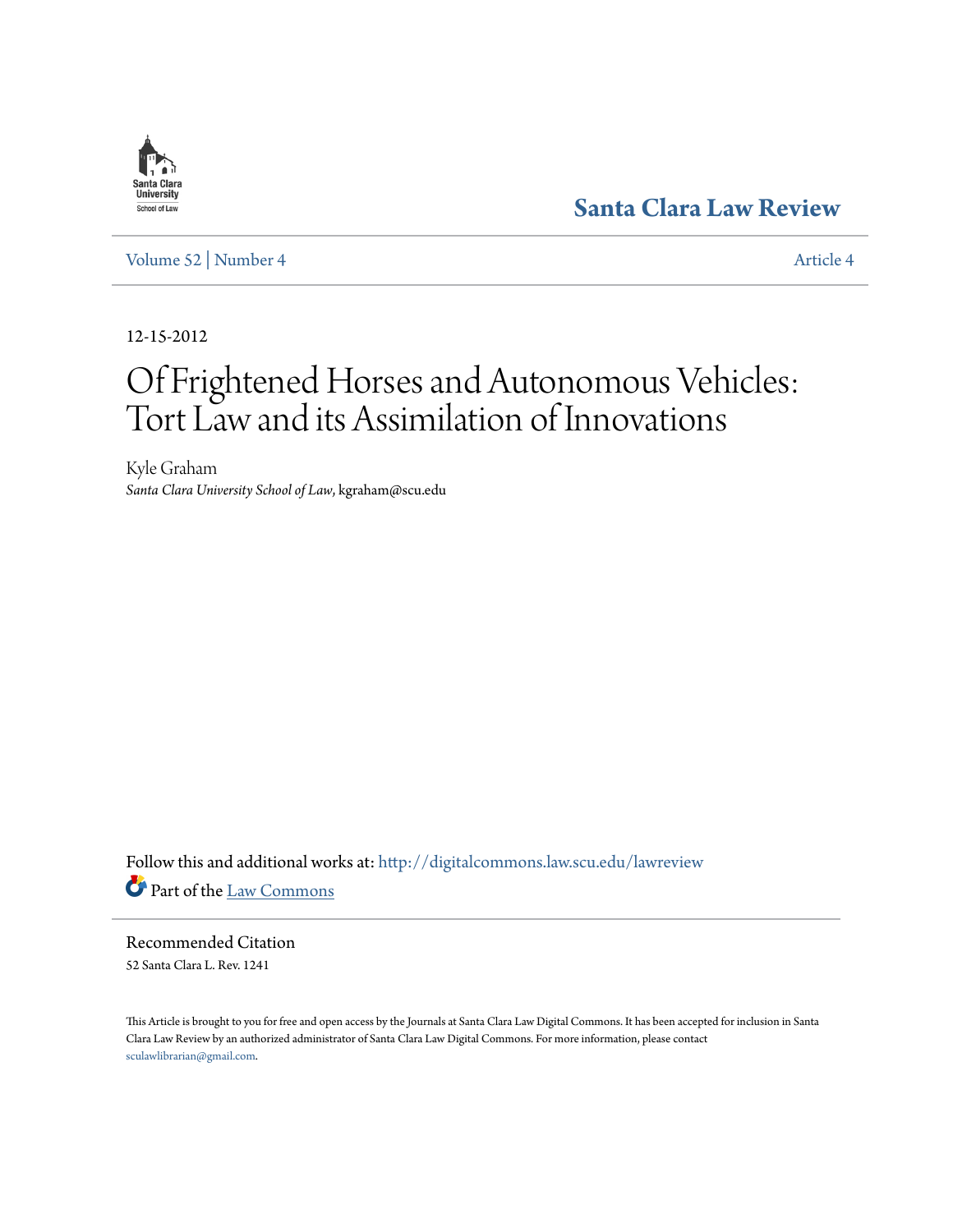### **OF FRIGHTENED HORSES AND AUTONOMOUS VEHICLES:**

### **TORT LAW AND ITS ASSIMILATION OF INNOVATIONS**

### **Kyle Graham\***

#### TABLE OF CONTENTS

Introduction

- 
- I. Atypical Early Claims<br>II. The Limitations of Rea II. The Limitations of Reasoning by Analogy
- Separating the Good from the Bad
- IV. Early Adopters<br>V. The Two Faces
- V. The Two Faces of Uncertainty<br>VI. Implications for Autonomous V
- Implications for Autonomous Vehicles

#### **INTRODUCTION**

In his contribution to this symposium, Professor Gary Marchant anticipates how judges and juries are likely to perceive some of the liability issues that may arise when autonomous vehicles become implicated in personal injuries or property damage.1 In doing so, Professor Marchant implicitly acknowledges the uncertainty that tends to surround the application of tort law to emerging technologies.2 This Article emphasizes this uncertainty. To borrow from screenwriter William Goldman, when predicting how tort law will interact with innovations, nobody knows anything—at least for a while.<sup>3</sup> The precise content of the

 <sup>\*</sup> Assistant Professor of Law, Santa Clara University. The author thanks Ryan Calo, Colleen Chien, Pratheepan Gulasekaram, and Brad Joondeph for their comments on drafts of this Article.

 <sup>1.</sup> See Gary E. Marchant & Rachel A. Lindor, The Coming Collision Between Autonomous Vehicles and the Liability System, 52 SANTA CLARA L. REV. 1321 (2012).

<sup>2.</sup> See generally id. (frequently using the words "likely" or "unlikely" in describing the anticipated interplay between tort law and autonomous vehicles).

<sup>3.</sup> WILLIAM GOLDMAN, ADVENTURES IN THE SCREEN TRADE 39 (1983). See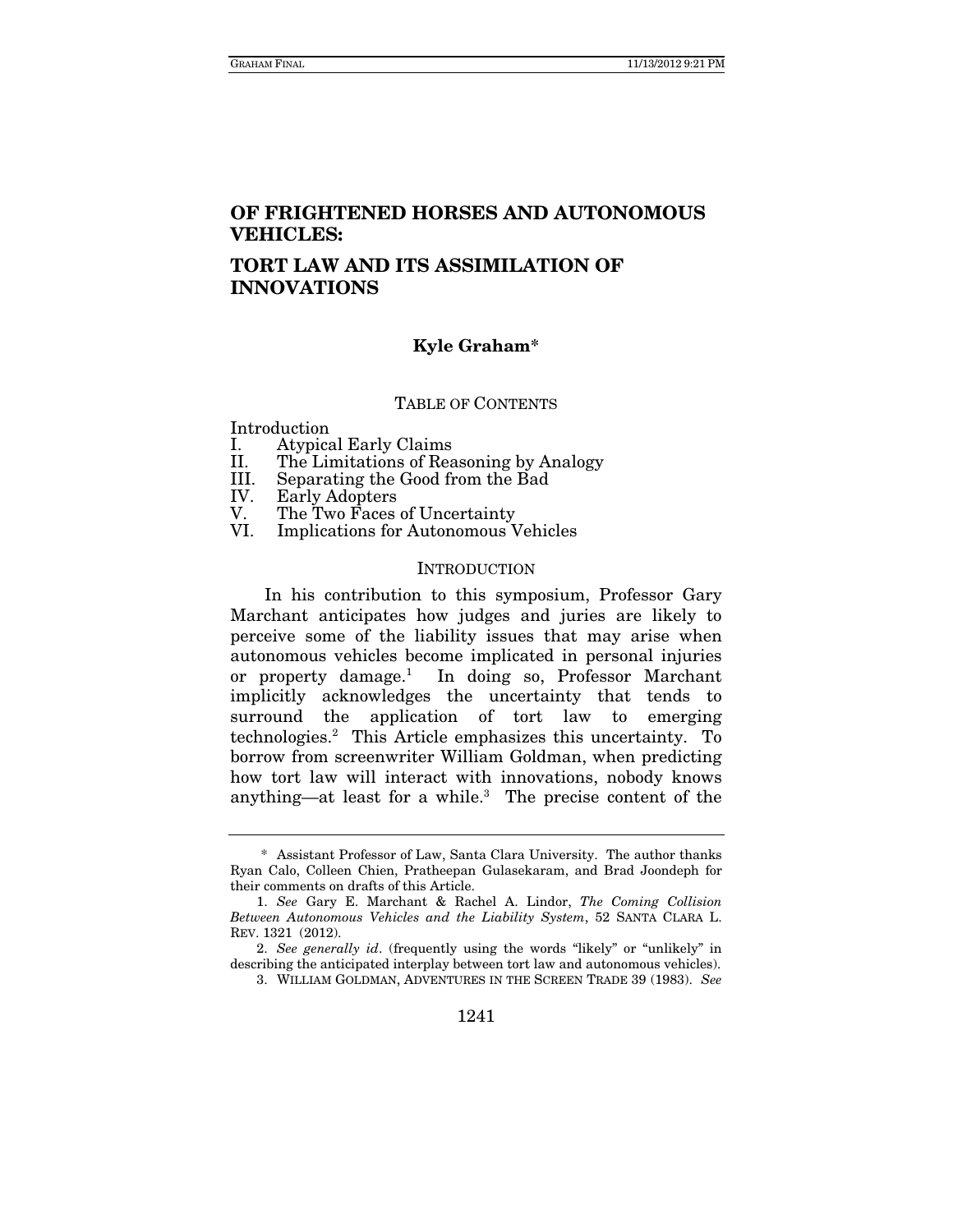legal rules that will eventually coalesce around autonomous vehicles is likely to remain quite unclear for some time after these devices first appear on public highways. And if the past provides any useful precedent here, the law pertaining to these vehicles may take at least one wrong turn before heading in what ultimately proves to be the right direction.

The liability rules that come to surround an innovation do not spring immediately into existence, final and fully formed. Instead, sometimes there are false starts and lengthy delays in the development of these principles. These detours and stalls result from five recurring features of the interplay between tort law and new technologies, which also will provide the basic architecture for this Article. First, the initial batch of cases presented to courts may be atypical of later lawsuits that implicate the innovation, yet relate rules with surprising persistence. *Second*, these cases may be resolved by reference to analogies that rely on similarities in form, and which do not wear well over time. Third, it may be difficult to isolate the unreasonable risks generated by an innovation from the benefits it is perceived to offer. Fourth, claims by early adopters of the technology may be more difficult to recover upon than those that arise later, once the technology develops a mainstream audience. Fifth, and finally, with regard to any particular innovation, it may be impossible to predict whether, and for how long, the recurring themes within tort law and its application that tend to yield a "grace" period for an invention will prevail over those tendencies with the opposite effect. In short, it takes time for an innovation, such as autonomous vehicles, to become fully assimilated within everyday tort law, and one rarely can anticipate the precise timetable for this process, or its final results.

also Gregory N. Mandel, History Lessons for a General Theory of Law and Technology, 8 MINN. J.L. SCI. & TECH. 551 (2007) ("It is inevitable that legal disputes concerning [a] new technology will be handled under the preexisting legal scheme in early stages of technological development. At this stage, there often will not be enough information and knowledge about nascent technologies to develop or modify appropriate legal rules."). As I do here, Professor Mandel looked to the past for lessons applicable to the present; though the specific points I make diverge from his, I liked his approach, so I chose to adopt it.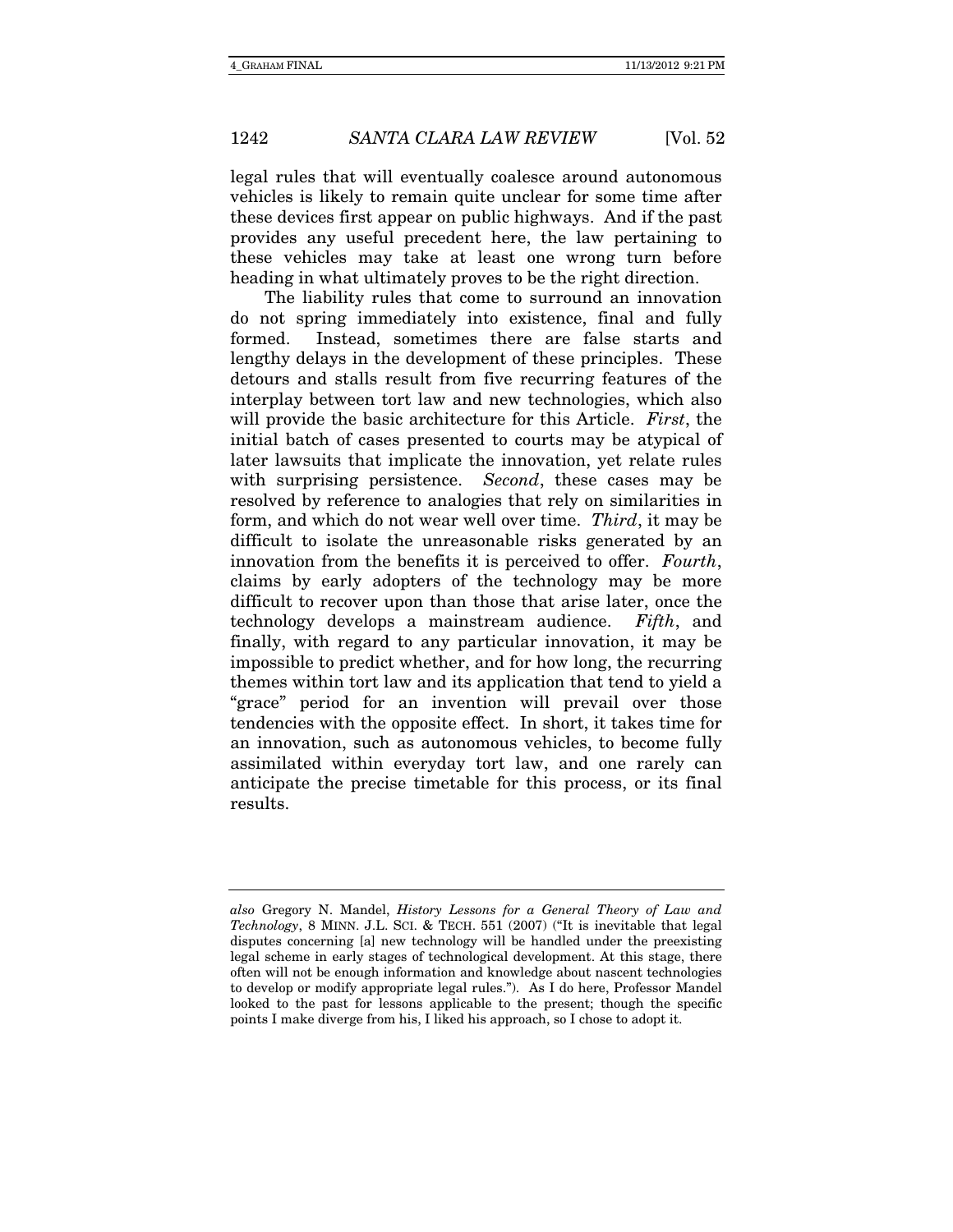#### I. ATYPICAL EARLY CLAIMS

First, the initial cluster of lawsuits that surrounds an innovation may not resemble the claims that the device produces in its more mature state.<sup>4</sup> The rules that emerge from these early cases, however, may persist even as the technology evolves and the risks it generates shift, swell, or subside.

Consider, for example, the initial batch of negligence lawsuits that involved automobiles.<sup>5</sup> These cases, dating from the very first years of the twentieth century, entailed none of the usual fodder for automobile litigation today:

- They generally did not involve multi-car collisions there were not enough automobiles on the road at the time for these accidents to occur very often.<sup>6</sup>
- Suits involving injured pedestrians also did not predominate, though they certainly were not unheard of; the reasons for this are less clear, but likely owed to the potency of the contributory negligence defense in that era.<sup>7</sup>

 6. There were fewer than 10,000 registered automobiles in the United States in 1900; by 1930, there were 23,034,753. MOWERY & ROSENBERG, supra note 4, at 49.

 <sup>4.</sup> DANIEL C. MOWERY & NATHAN ROSENBERG, PATHS OF INNOVATION: TECHNOLOGICAL CHANGE IN 20TH-CENTURY AMERICA 2 (1999) ("Inventions, when they are first introduced or patented, are typically very far from the form that they embody when they eventually achieve widespread diffusion; or, to put it differently, it is the improvements that they undergo that finally lead to widespread diffusion.").

 <sup>5.</sup> A robust discussion of early legislative oversight of the automobile lies beyond the scope of this essay. For now, it suffices to say that some local ordinances pertinent to automobile use predated 1900. See, e.g., Ordinance No. 480, SACRAMENTO DAILY UNION, Oct. 26, 1898, at 7 (relating a local ordinance that prescribed speed limits and rules of the road for different types of vehicles, including automobiles). The first state laws specifically directed at automobiles appeared right around the turn of the century. E.g., An Act to Amend the Highway Law, in Relation to the Use of Highways by Automobiles or Motor Vehicles and Requiring the Owners of Such Vehicles to Register With the Secretary of State, N.Y. STATS., 1901, ch. 531. Long before that time, New York had added to its books a statute that regulated the use of steam traction engines on public highways. An Act in Relation to Highways, Constituting Chapter Nineteen of the General Laws, N.Y. STATS. 1890, ch. 568, § 155.

<sup>7.</sup> See XENOPHON P. HUDDY, THE LAW OF AUTOMOBILES 551-607 (6th ed. 1922) [hereinafter HUDDY, LAW OF AUTOMOBILES 1922] (discussing how the contributory negligence of pedestrians affected their ability to recover in tort against the operator of a motor vehicle). During this era, "In an action by a pedestrian to recover damages for an injury from an automobile, there [could]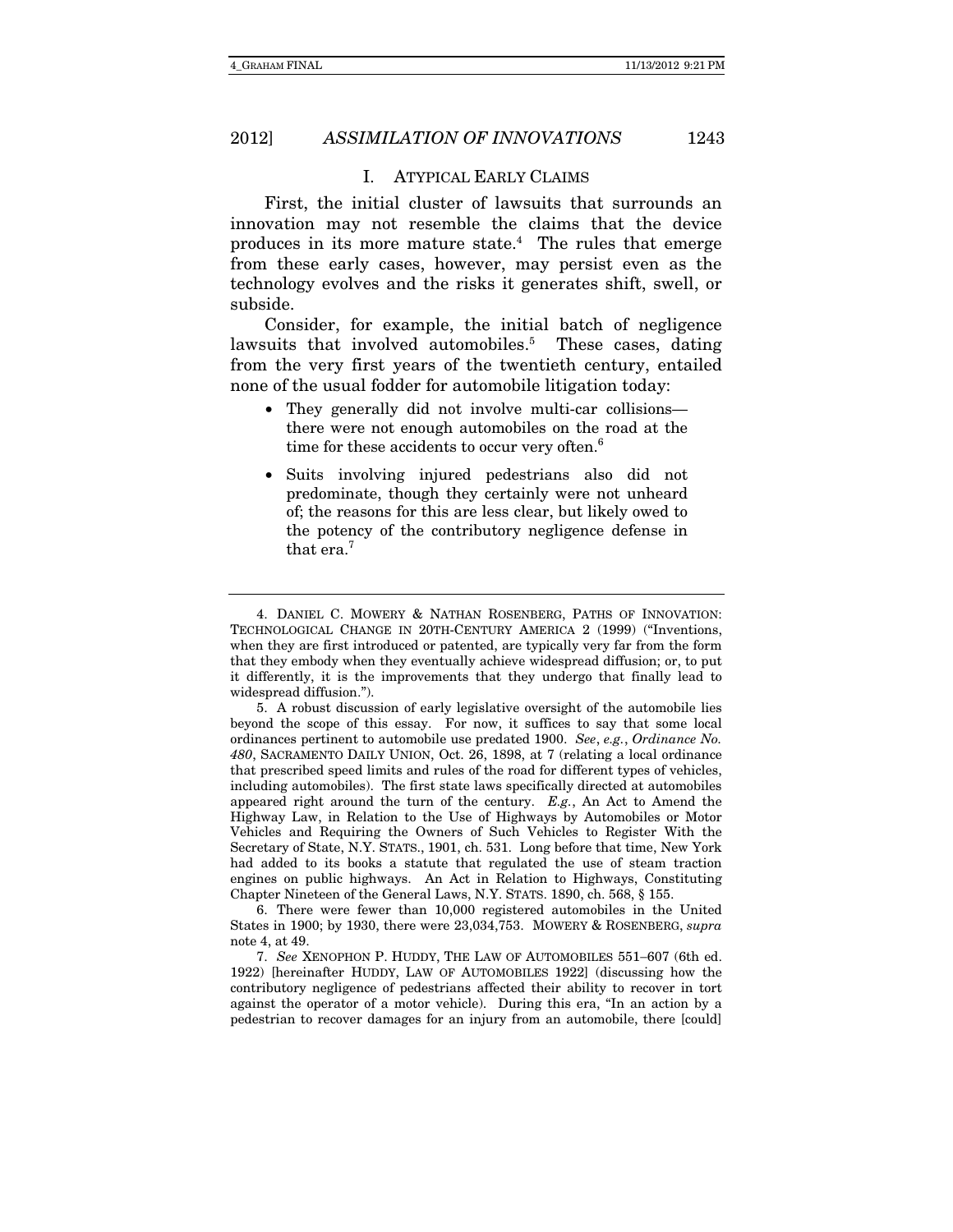There also were few lawsuits brought by injured passengers against early automobile drivers. This deficit owed in part to interspousal immunity rules, which were still vibrant at that time.<sup>8</sup> Unspoken social norms also may have discouraged such suits, especially among the elite who comprised most early automobile owners,<sup>9</sup> and perhaps these passengers also worried that if they brought suit, the driver would have a viable assumption of the risk or contributory negligence

be, as a general proposition, no recovery unless the plaintiff was free from negligence which contributed to the injury." Id. at 552. Some courts, though by no means all, held that it was "negligence per se on the part of a pedestrian to fail to look before attempting to cross a street."  $Id.$  at 563-64. Other jurisdictions were more generous to pedestrian plaintiffs (or their next of kin), but even so, the uncertainty that surrounded this sort of claim may have deterred marginal suits. The slow speeds and noisy nature of many early automobiles also may help explain the dearth of pedestrian suits in 1900 and the years immediately thereafter. See BEVERLY RAE KIMES, PIONEERS, ENGINEERS, AND SCOUNDRELS: THE DAWN OF THE AUTOMOBILE IN AMERICA 170 (2005) (discussing the noisiness of early gasoline-powered vehicles); Automobile Brougham for a City Physician, SCIENTIFIC AMERICAN, July 1, 1899, at 6 (discussing a new automobile produced by the Pope Manufacturing Company, and which claimed an average running speed of approximately eight miles per hour, and a maximum speed of eleven miles per hour).

This said, even at the dawn of the automobile era, some pedestrians found themselves on the wrong end of a Locomobile. Automobile historian Beverly Rae Kimes recounts one notable incident:

One day on Fifth Avenue, while motoring at a sedate pace, [Mrs. Hamilton Fish] struck a pedestrian who got up and was brushing off his hat when she hit him again. In her excitement, the lady couldn't remember which way to move the lever to stop and, after knocking the poor fellow down three times before finally figuring it out, she left the car there and found another way home.

KIMES, supra, at 94. See also Topics of the Times, N.Y. TIMES, Oct. 31, 1901, at 8 (remarking upon "[t]hose rather numerous people who have been killed in the streets of this city by automobiles driven at reckless speed"); Automobile Wins Damage Suit, CHI. DAILY TRIB., Feb. 23, 1901, at 16 (reporting on a defense verdict in a personal-injury lawsuit brought by the mother of a boy who had been run over by an automobile).

<sup>8.</sup> See HUDDY, LAW OF AUTOMOBILES 1922, supra note 7, at 880 (observing that "it is doubtful if a wife [riding in a vehicle] can recover such damages from her husband with whom she was cohabitating at the time of the injury"); Elizabeth Katz, How Automobile Accidents Stalled the Development of Interspousal Liability, 94 VA. L. REV. 1213, 1224-29 (2008) (discussing the status of interspousal tort immunity, circa 1900); Carl Tobias, Interspousal Tort Immunity in America, 23 GA. L. REV. 359, 383 (1989) (same).

 <sup>9.</sup> For one of many observations that early automobile owners tended to be wealthy, see H.B. Brown, The Status of the Automobile, 17 YALE L.J. 223, 230 (1909) ("Automobiles are usually owned by men of wealth, to whom ordinary fines are of no consequence.").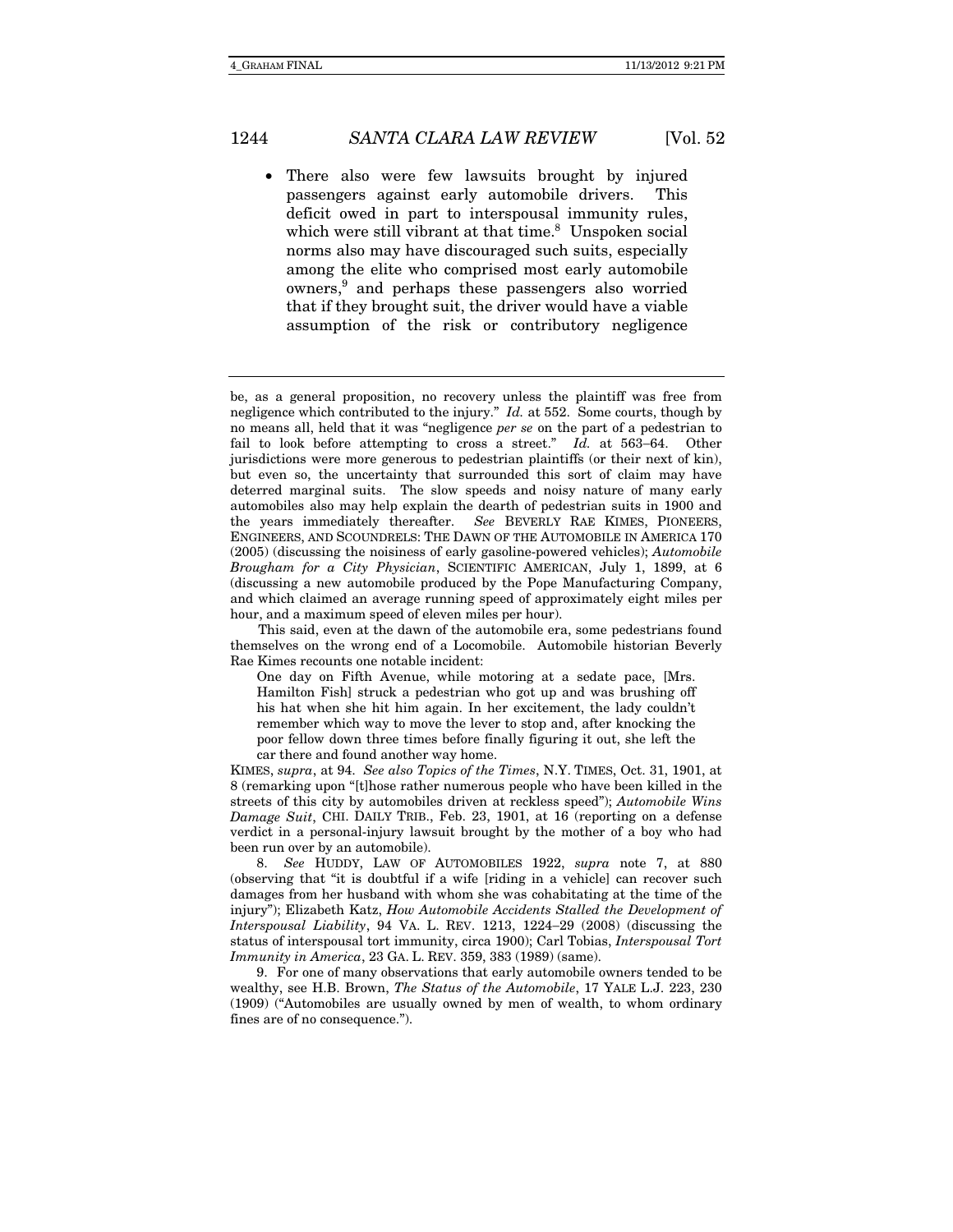defense.10

 Finally, there were few (if any) lawsuits brought against automobile manufacturers, in which plaintiffs complained of negligently constructed vehicles. $^{11}$ Possibly, these suits were suppressed by a sense that a lack of contractual privity with the manufacturer would defeat a claim, except in rare circumstances. $^{12}$ Yet many early automobile consumers purchased their vehicles directly from the manufacturer, $^{13}$  such that any privity rule, on its own, would not have precluded lawsuits these buyers might have been inclined to file. Also, some scholars have questioned whether a lack of privity was ever widely regarded as a pre-emptive bar

11. See XENOPHON P. HUDDY, THE LAW OF AUTOMOBILES 103 (1906) [hereinafter HUDDY, LAW OF AUTOMOBILES 1906] ("Among the many reported judicial decisions concerning motoring and the motor car, no reported case in reference to the manufacturer's part played in automobiling has as yet appeared," even though "[n]o person is more intimately connected with motoring, and of so vital importance in qualifications, as the manufacturer.").

 12. C.B., Negligence—Liability of Manufacturer to Third Parties—Nature of the Goods as Test—MacPherson v. Buick Motor Co., III N.E. (N.Y.) 1050, 25 YALE L.J. 679, 679 (1916). The leading treatise of the time, Xenophon Huddy's The Law of Automobiles, supposed that negligence liability might adhere to the manufacturer of an automobile, but also noted another treatise-writer's recitation of the privity bar. HUDDY, LAW OF AUTOMOBILES 1906, supra note 11, at  $105-06$ .

 13. ROBERT GENAT, THE AMERICAN CAR DEALERSHIP 17 (2004). Some of these manufacturers had to issue their own express warranties to convince buyers that their products were safe. Xenophon P. Huddy, The Legal Aspect of Automobile Engineering, THE HORSELESS AGE, Nov. 7, 1906, at 674 (discussing the law of express and implied warranties as they apply to automobiles); Irresponsible Guarantees, THE HORSELESS AGE, Apr. 17, 1901, at 48 (observing that manufacturers of automobiles were guaranteeing their products against accidents resulting from "defective worksmanship and material," but expressing the suspicion that the manufacturers of some low-priced vehicles were offering these warranties but "expect to extricate themselves in some manner from the obligations which such guarantees involve").

<sup>10.</sup> For some time, the duties of an automobile passenger  $qua$  passenger were quite unclear. A 1927 treatise, for example, observed that while "ordinarily, a guest, especially if he is sitting in the rear seat of an automobile, may rely upon the capacity of his host as a competent driver," at the same time, "it is the duty of a passenger in another's automobile to warn the driver of danger which he sees or which in the exercise of ordinary care he should see," and even "a gratuitous guest in an automobile cannot idly sit by, observe clear violations of the law by operating the automobile at excessive speed or otherwise, and acquiesce in it and then hold the driver or the owner liable for damages resulting from such violation." DEWITT C. BLASHFIELD, 2 BLASHFIELD'S CYCLOPEDIA OF AUTOMOBILE LAW 1086–87 (1927). Though these rules were far from universally recognized and applied, that is not the point; as the text above argues, uncertainty, on its own, can deter lawsuits.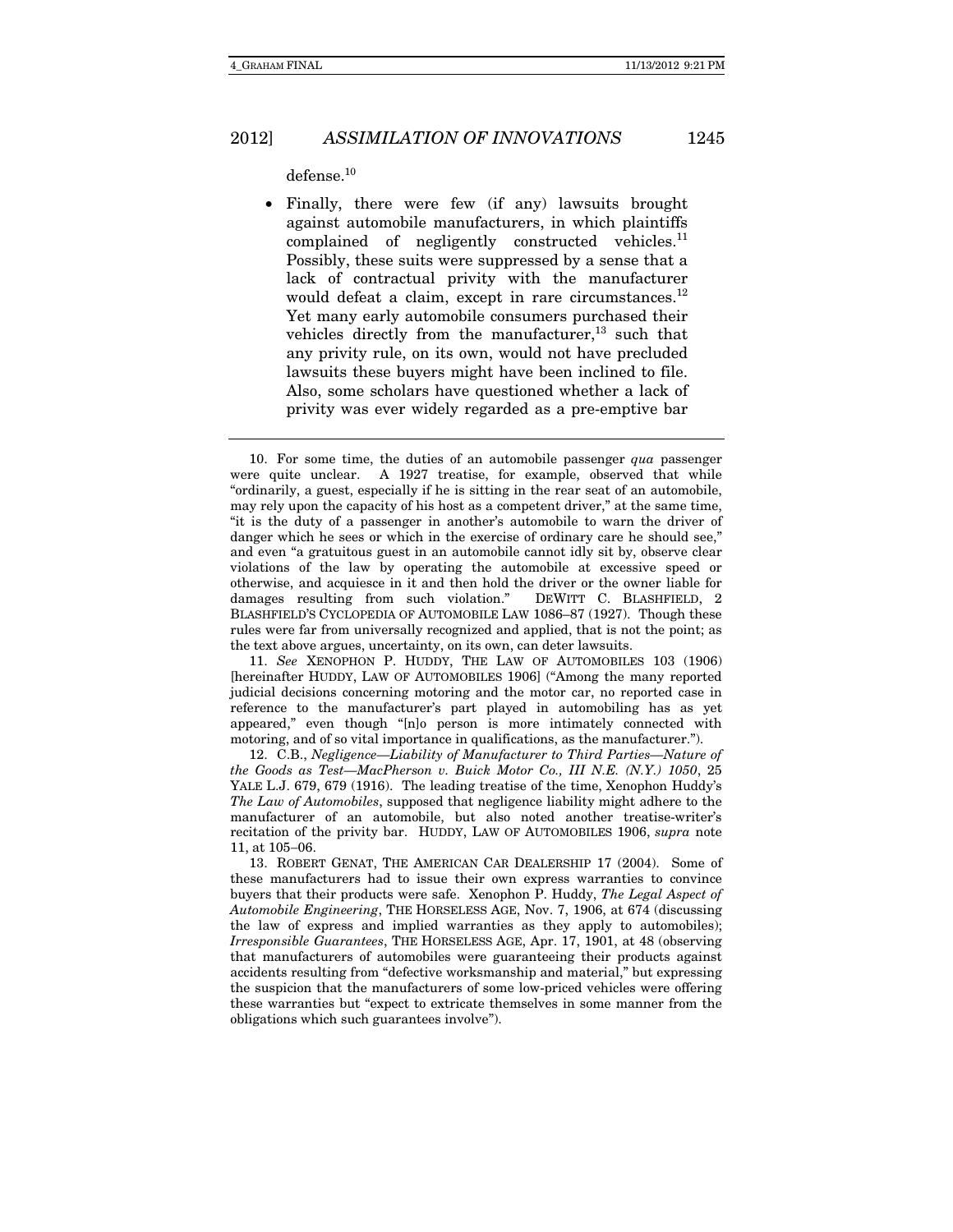to suits that attacked the negligent construction of a mass-marketed good.<sup>14</sup> It may be equally likely that uncertainty regarding precisely what amounted to the negligent design or construction of a device that was as novel and fast-evolving as the automobile dissuaded injured parties from filing suit.

So, if none of the modern automobile-lawsuit categories predominated back in 1900, what did? The answer: most early automobile cases involved claims that the sight or sound of a motor carriage caused a horse to take fright, resulting in injury either to the horse's rider, the occupants of a carriage or wagon the horse had been towing, or the horse itself.15

 <sup>14.</sup> Gary T. Schwartz, Cardozo as Tort Lawmaker, 49 DEPAUL L. REV. 305, 310 (1998) ("I am unaware of any [case prior to MacPherson v. Buick Motor Co., 111 N.E. 1050 (N.Y. 1916)] in England or New York in which the privity doctrine had shielded a mass-producing manufacturer from liability for an injury suffered by the ultimate consumer."). Indeed, in the first reported case in which a manufacturer's liability for an automobile sold through a distributor was an issue, Olds Motor Works v. Shaffer, 140 S.W. 1047 (Ky. 1911), the appellate court found that a lack of privity did not bar recovery for an automobile manufacturer's negligence. Id. at 1051. The first significant decision to the contrary (Cadillac Motor Car Co. v. Johnson, 221 F. 801 (2d Cir. 1915)), which appeared four years later, was not regarded at the time as the inevitable outgrowth of well-settled principles. See Favors Cadillac in Broken Wheel Case, THE HORSELESS AGE, Mar. 17, 1915, at 361 (reporting on the decision, and discussing the possibility of a petition for writ of certiorari being filed).

<sup>15.</sup> Some Leading Automobile Suits, THE HORSELESS AGE, Nov. 5, 1902, at 512 (reporting on known tort suits involving automobiles, the vast majority of which involved frightened horses); For and Against the Auto, THE WASH. POST, Aug. 17, 1902, at 17 (observing that "[m]ore [auto-related] accidents have been caused by the frightening of restive horses . . . than in any other way"). See also Murphy v. Wait, 92 N.Y.S. 253, 254 (App. Div. 1905) (commenting upon frequent frightened-horse lawsuits); HUDDY, LAW OF AUTOMOBILES 1906, supra note 11, at 19 ("That the automobile has a tendency to frighten horses unaccustomed to its appearance must be conceded. This has been one of the worst obstacles to motoring and driving, and has been the cause of much litigation."). For specific frightened-horse cases from this era, see Indiana Springs Co. v. Brown, 74 N.E. 615 (Ind. 1905); Shinkle v. McCullough, 77 S.W. 196 (Ky. 1903); Mason v. West, 65 N.Y.S. 651 (C.C.N.Y.1900), rev'd, 70 N.Y.S. 478 (N.Y.A.D. 1901); An Interesting Automobile Damage Case, SCI. AM., Dec. 21, 1901, at 407; Suit Over Motor Vehicle, N.Y. TIMES, Oct. 31, 1901, at 16 ("For the first time yesterday the Supreme Court tried a suit involving the alleged use of chauffeurs in driving a motor vehicle along a public highway and by its presence frightening a horse and causing physical injury."); Damage Suit at Providence, THE HORSELESS AGE, Nov. 15, 1899, at 8 (reporting on two civil suits arising out of a frightened-horse incident). Due to these lawsuits, some insurers refused to issue policies to the operators of early steam-powered automobiles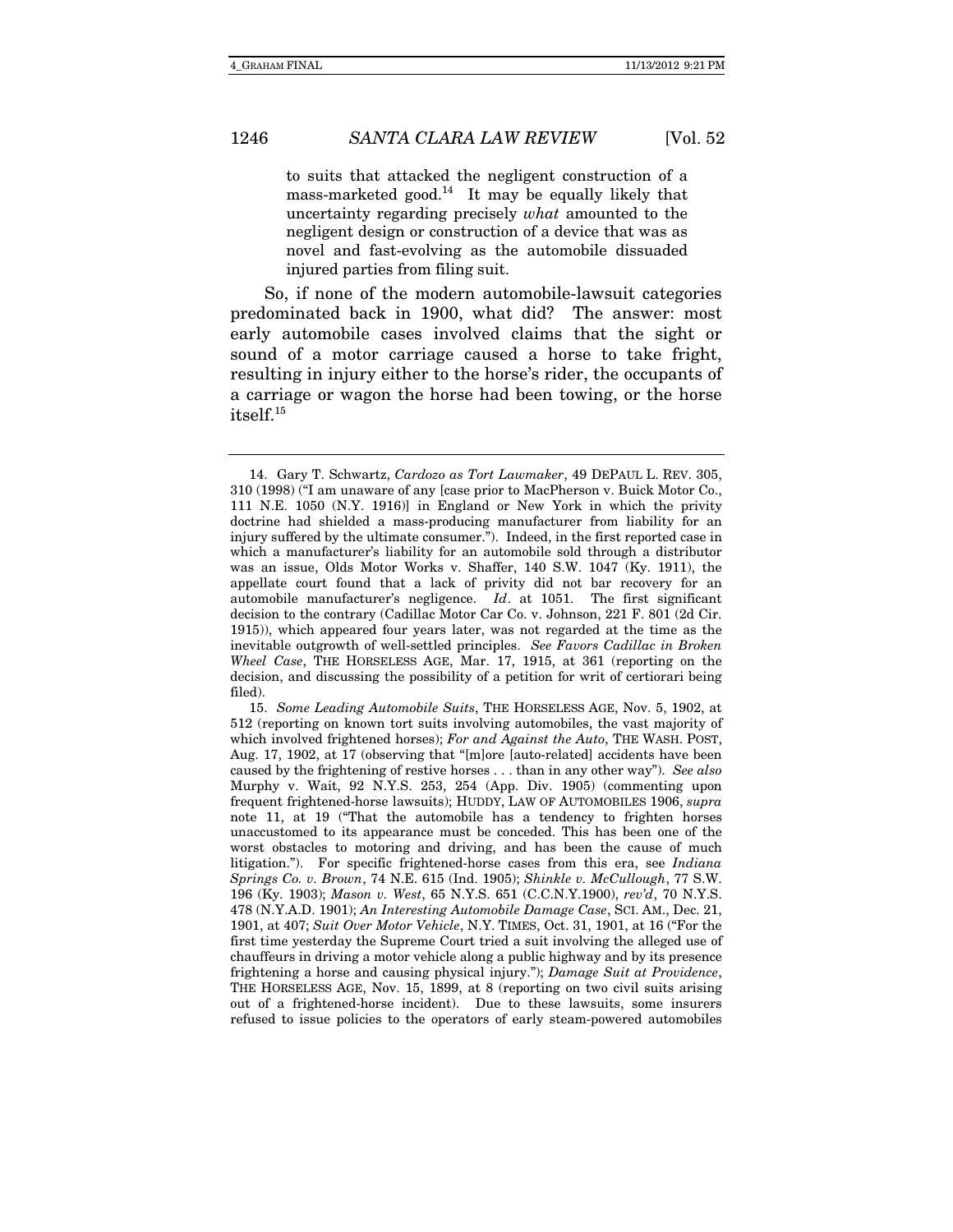Though these cases come across as idiosyncratic today, they seemed both obvious and propitious to McKinley-era plaintiffs.16 For one thing, plaintiffs in these matters could draw upon a large body of frightened-horse caselaw of relatively recent vintage.<sup>17</sup> These cases specified the fact patterns that would and would not suffice for a viable negligence claim. More subtly, the substantial volume of frightened-horse cases communicated to persons injured under similar circumstances that they had suffered a harm that just might lead to a recovery in tort.<sup>18</sup> In other words, when an automobile frightened a horse, those injured<sup>19</sup> often could appreciate the existence of a tort claim (as opposed to merely *damnum absque injuria*), and evaluate the likelihood of success with some precision.

On this latter point, at the very outset of the automobile age some of the caselaw associated with frightened-horse claims seemed quite favorable to plaintiffs. Though there existed a split of opinion on this issue, some courts subscribed to the position that the defendant's mere operation of a vehicle likely to frighten horses on a public highway created a jury question as to whether he breached his duty of

17. E.g., Thompson v. Dodge, 60 N.W. 545 (Minn. 1894); Holland v. Bartch, 22 N.E. 83 (Ind. 1889). Much, though not all of this caselaw concluded that other vehicles could be lawfully operated along a highway, notwithstanding a propensity to frighten horses. E.g., Macomber v. Nichols, 34 Mich. 212 (1876) (finding error in a lower-court instruction to the effect that if the jury were to find that a steam engine, being operated on a highway, "was well calculated to frighten horses of ordinary gentleness, then the plaintiff is entitled to recover"; holding instead that liability requires a dearth of reasonable care in the operation of the vehicle).

18. See Galanter, supra note 16, at 377 (identifying a plaintiff's awareness of a grievance as being among the factors that contribute to the beginning of a "case career").

 19. Many people were injured due to horse-automobile interactions. The number of horse-related fatalities in New York City increased by almost fifty percent between 1899 and 1907, an uptick that likely includes increased automobile use among its causes. CLAY MCSHANE & JOEL A. TARR, THE HORSE IN THE CITY: LIVING MACHINES IN THE NINETEENTH CENTURY 168 (2007).

<sup>(</sup>while making policies available to owners of other types of motor cars) "because records have proven that horses are more easily frightened by escaping steam than by any other cause." Automobile News, SCI. AM., Nov. 15, 1902, at 327.

<sup>16.</sup> See Marc Galanter, Case Congregations and Their Careers, 24 LAW & SOC'Y REV. 371, 390-92 (1990) (describing how "intervening factors" influence whether, and how many cases within a particular "case congregation" are filed, including the level (frequency) of the activity, "the presence of rights, standards, doctrine, and norms that promise some success to the litigant," and awareness that a grievance exists).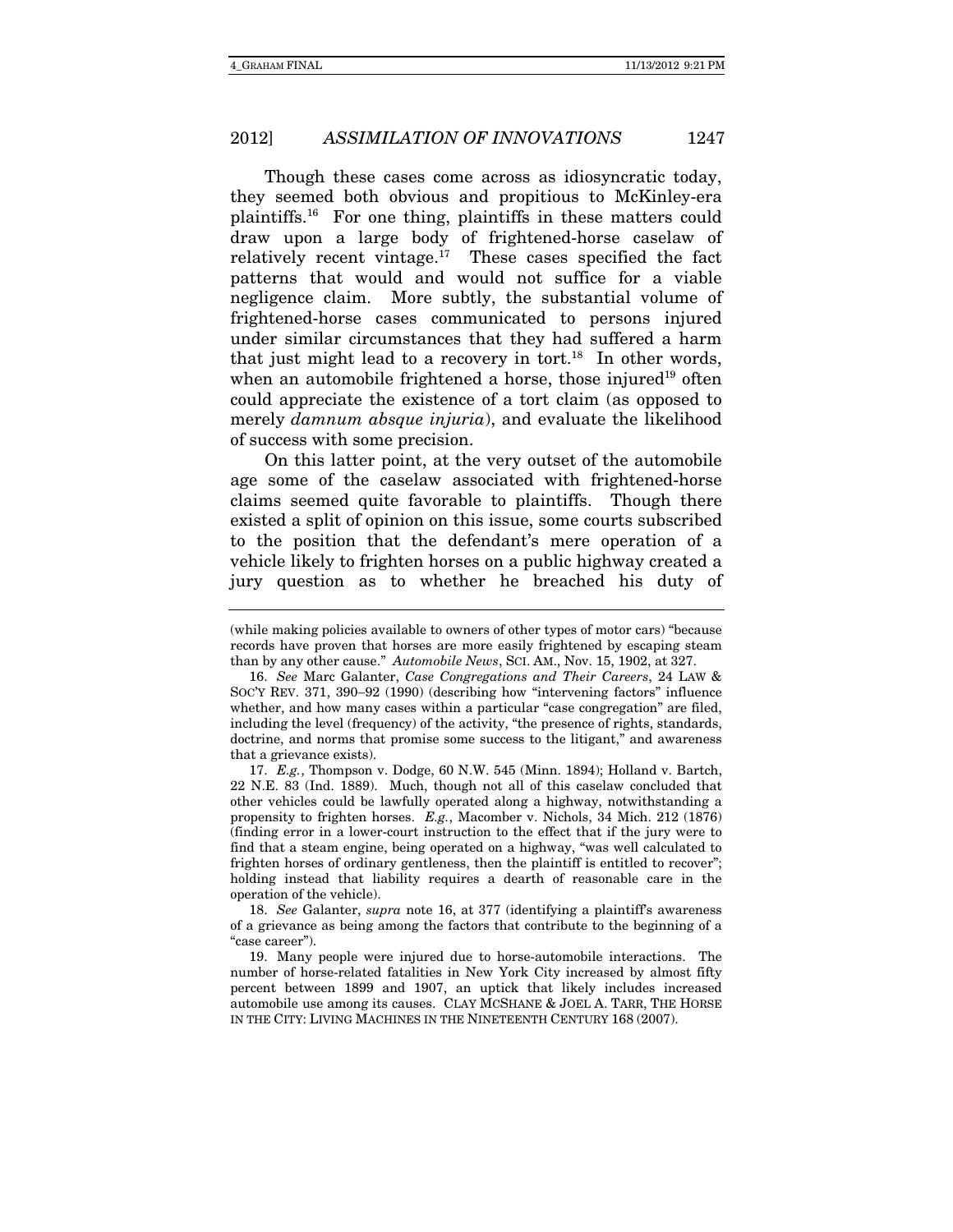reasonable care.<sup>20</sup> The plaintiffs in some early frightenedhorse cases that involved automobiles made similar arguments.21 Indeed, one of the very first appellate opinions to consider the liability of an automobile driver to the owner of a frightened horse followed this lead.<sup>22</sup>

These frightened-horse cases would make for an interesting anecdote, and little more, except for the fact that they produced automobile-friendly rules with staying power. Turn-of-the-century judges and juries knew that any new contrivance on the highways could frighten a horse<sup>23</sup>—as the earlier caselaw (which had involved sources of highway terror

21. See, e.g., An Interesting Automobile Damage Case, SCIENTIFIC AMERICAN, Dec. 21, 1901, at 407 (reciting, as one of the allegations in the complaint in an early frightened-horse case, that "the electric vehicle was noiseless in its running qualities, but calculated by its peculiar appearance to frighten horses of ordinary gentleness.").

 22. Mason v. West, 70 N.Y.S. 478, 479–80 (N.Y.A.D. 1901). See also Col. Hughes Wins His Suit, THE HAMILTON (OH) WKLY. SUN, Oct. 9, 1902, at 1 (relating a case in which the jury was charged that a driver of an automobile must exercise "peculiar care lest he cause horses to take fright," and in which the jury returned a \$12,070 verdict for the plaintiff). Quite quickly, a general rule emerged that the driver of an automobile would not be liable in negligence if the plaintiff could only establish that his horse was frightened by the sight of the motor car. More was necessary, such as a showing of excessive speed; facts suggesting that the driver knew or should have known of a particular horse's frightened state, and then failed to take appropriate countermeasures; or a failure to obey the horse-automobile code of etiquette that many states incorporated within their hastily prepared automobile laws. HUDDY, LAW OF AUTOMOBILES 1906, supra note 11, at 48-51. For a typical statutory provision governing horse-automobile encounters, see N.Y. STATS. 1901, ch. 531, § 169.

23. See Bicycles and Horses, THE BUCKS COUNTY (PA) GAZETTE, Sept. 1, 1881, at 1 (listing, among things known to frighten horses, "an umbrella over a short woman's head . . . a boy sitting on the roadside . . . a wheelbarrow . . . even . . . a man on horseback.").

<sup>20.</sup> E.g., McCann v. Consolidated Traction Co., 36 A. 888, 889 (N.J. Err. & App. 1897); Jones v. Snow, 57 N.W. 478 (Minn. 1894) (finding a jury issue regarding negligence when the defendant's "wagon was so arranged and decorated as to readily frighten horses of ordinary gentleness, and that the display was not such as was really necessary for carrying on defendant's business, except in the way of advertising it."). But see Thompson v. Dodge, 60 N.W. 545, 546 (Minn. 1894) (rejecting a plaintiff's negligence theory on the ground that there was "no allegation in the complaint that the defendant knew, or had any reason to believe or anticipate, that plaintiff's horse would be frightened at defendant's bicycle, or the manner in which he was riding the same"). Suggestions to the effect that a negligence claim might lie when a driver operated a vehicle built or modified "as to suggest to a reasonably prudent person that it would frighten or terrify an ordinary horse" did not disappear entirely for many years after the introduction of the automobile, though in later cases the concept was mostly raised only in dictum. Pease v. Cochran, 173 N.W. 158, 159–60 (N.D. 1919).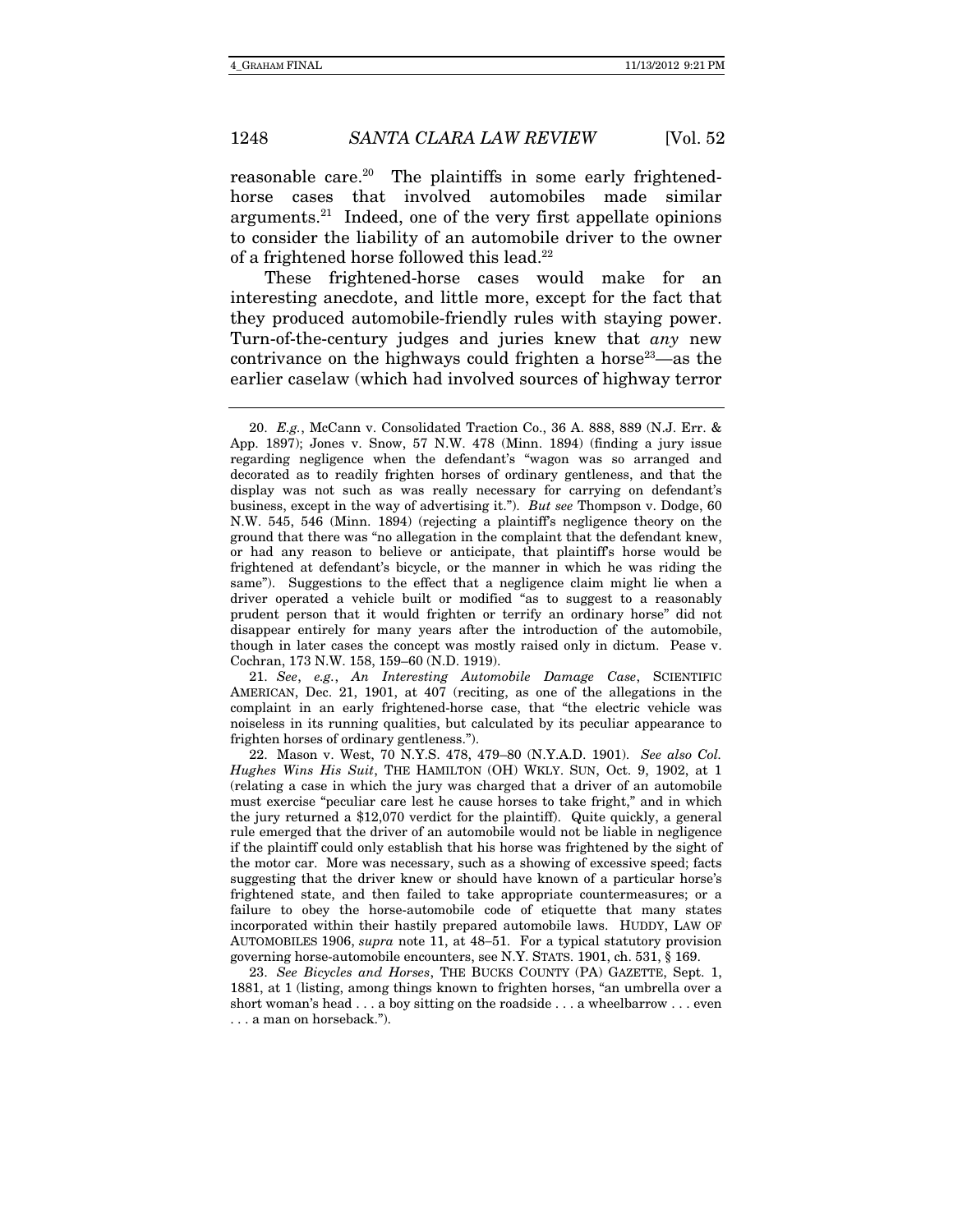as varied as bicycles,  $24$  trolley cars,  $25$  and elephants  $26$ ) had demonstrated. It also was understood that as time passed and animals became more familiar with a device, the number of accidents attributable to frightened horses would decrease. $27$  Thus there was less need for stringent judicial regulation; if automobiles were more than a passing fad, $28$ 

25. E.g., Chapman v. Zanesville Street Ry. Co., 11 Ohio Dec. Reprint 492 (Ohio Common Pleas 1892).

 26. Scribner v. Kelley, 38 Barb. 14 (N.Y. Sup. Ct. 1862). See also Means for Checking Runaway Horses, THE HORSELESS AGE, Sept. 11, 1901, at 490 (listing some of the stimuli known to frighten horses).

 27. In Gilbert v. Flint & P.M. R. Co., 16 N.W. 868 (Mich. 1883), for example, the court related that "[w]e have street-cars, and steam fire-engines, and steam threshing-machines, but horses readily become familiar with them, and serious frights are exceedingly rare and entirely exceptional. As objects calculated to alarm horses, the rule is in favor of their harmlessness." Id. at 869. The Gilbert court then added:

If a standing freight car should be deemed as dangerous as here represented, it would be impossible to consider these machines and vehicles as fit to appear on the highway. Moreover, the reason would apply to a thousand customary and convenient modes of use of our ordinary highways, which have always been exempt from such doctrine, and which must remain exempt unless we are prepared to surrender a large and valuable portion of our rights connected with the public thoroughfares.

Id. Judges' charges to juries in frightened-horse cases from the early automobile era often touched on this theme. For example, one judge instructed a jury:

Far be it from us to have any prejudice against a horseless carriage. . . .

The automobile has as much right in the street as the horse has. The bicycle used to be under the ban, but nobody now thinks of having any ill feeling against the bicycle. The same way the improvement of the automobile is good.

The Law of the Road for Automobiles, THE HORSELESS AGE, Apr. 24, 1901, at 73.

 28. Early observers considered it quite possible that automobile use was only a short-lived craze, much like the bicycling fad of the 1890s. E.g., Bitter Fight All Over the Country Against Automobiles, CHI. DAILY TRIB., Aug. 17, 1902, at 39 ("The mass of the population still is prone to consider automobilism almost entirely as a sport, a luxury, or a fad."). This perception had an important influence on the early regulation of automobiles. As one contemporary commentator observed:

The stages through which the law has passed regarding automobilism has been much the same in every country, and the changes have faithfully represented public opinion. First of all, there has been the

<sup>24.</sup> E.g., Holland v. Bartch, 22 N.E. 83 (Ind. 1889); Notes, THE FORT WAYNE WORLD, Apr. 25, 1885, at 1 (commenting on a defense verdict in a lawsuit in which a bicycle was alleged to have frightened a horse). For a discussion of the law that came to surround bicycle use during the 1880s and 1890s, see Ross D. Petty, The Impact of the Sport of Bicycling on American Safety Law, 35 AM. BUS. L.J. 185 (1998).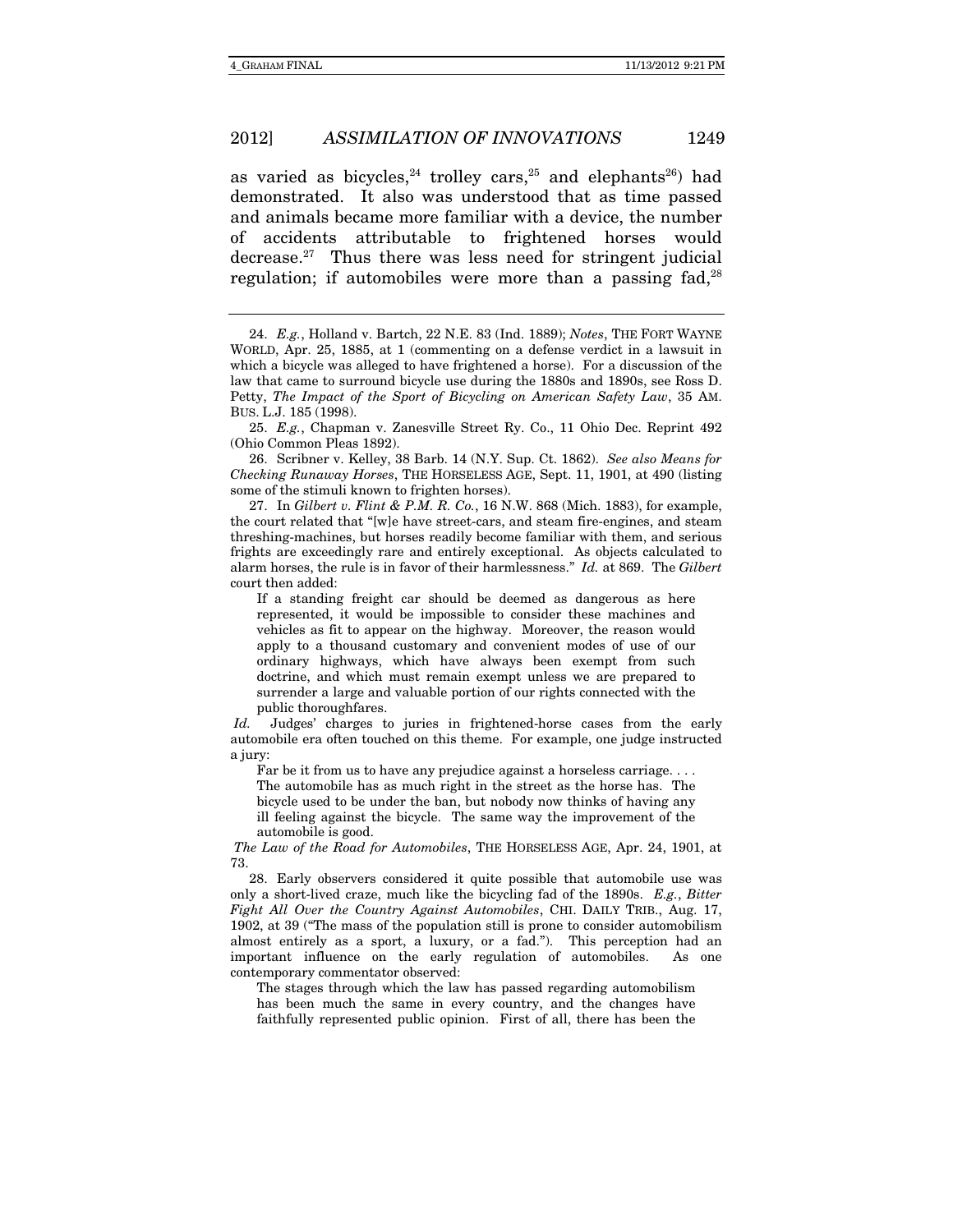then the problem would resolve on its own.<sup>29</sup> Accordingly, courts swiftly and soundly rejected the view that operation of an automobile on a public highway might, by itself, amount to negligence simply because the vehicle was prone to frighten horses.<sup>30</sup> Moreover, rulings in early frightened-horses cases also snuffed out any prospect that automobiles would be regarded as nuisances,<sup>31</sup> or that their owners would be subject to strict liability for harms associated with their use.<sup>32</sup>

John Scott-Montagu, Automobile Legislation: A Criticism and Review, THE N. AM. REV., Aug. 1904, at 168.

29. Means for Checking Runaway Horses, supra note 26, at 490 ("It is to be expected that horses will soon become accustomed to automobiles, just as they have to bicycles, and that runaway accidents due to these vehicles will then be very rare."); Rights of the Automobile, L.A. TIMES, June 18, 1899, at 2 ("the curiosity of the horse is easily satisfied, and when he learns that the new style of vehicle is no more dangerous than any other, he will cease to regard it with fear, or even with suspicion").

30. HUDDY, LAW OF AUTOMOBILES 1906, *supra* note 11, at 48-51 (relating cases). See also FORT WAYNE MORNING J.-GAZETTE, May 25, 1901, at 4 ("The courts now decide, that, when a horse frightens at an automobile and runs away, smashing things, it is the fault of the horse not the automobile.").

31. E.g., The Automobile Not a Nuisance, THE HORSELESS AGE, Sept. 26, 1900, at 10 (reporting on a jury verdict in a lawsuit that alleged that operation of an automobile on a public highway amounted to a nuisance).

32. E.g., Lewis v. Amorous, 59 S.E. 338, 340 (Ga. App. 1907) ("It is not the ferocity of automobiles that is to be feared, but the ferocity of those who drive them. They are not to be classed with bad dogs, vicious bulls, and evil disposed mules and the like."). This outcome seems obvious now, but that wasn't necessarily the case back in 1900. See Torts – Liability Without Intent or Negligence - Operation of Defective Automobile, 34 HARV. L. REV. 564, 564 (1921) (considering whether strict liability should apply to the operation of an automobile). Particularly given that many early automobile owners were among the nation's ultra-rich, the possibility of a strict-liability regime to govern automobile use was not all that far-fetched. See KIMES, supra note 7, at 92 ("Who bought automobiles? Prior to the turn of the century, they were, most conspicuously, the same people who owned private railroad cars, had stables for at least twenty carriages at their estates on Long Island, and summered at their opulent 'cottages' in Newport."). Id. at 152 (observing that as of 1900, only 4,000 Americans owned automobiles, with this number rising to 40,000 by

stage of contemptuous indifference or disbelief, legislatures having at one time held that it was quite unnecessary to legislate for vehicles which were never likely to become numerous or practical. This stage has been generally followed by fear and by inability to understand the immensely greater power of control in mechanical than in animal traction; and that again has been followed by jealous dislike of and prejudice against a system of propulsion which is contrary to the ideas of all previous generations. The third stage has been often marked by panic legislation, due to the fact that the increase of motor-cars has been so rapid in some countries that a new political and social force has arisen, which is feared by those who love to cling to old ideas.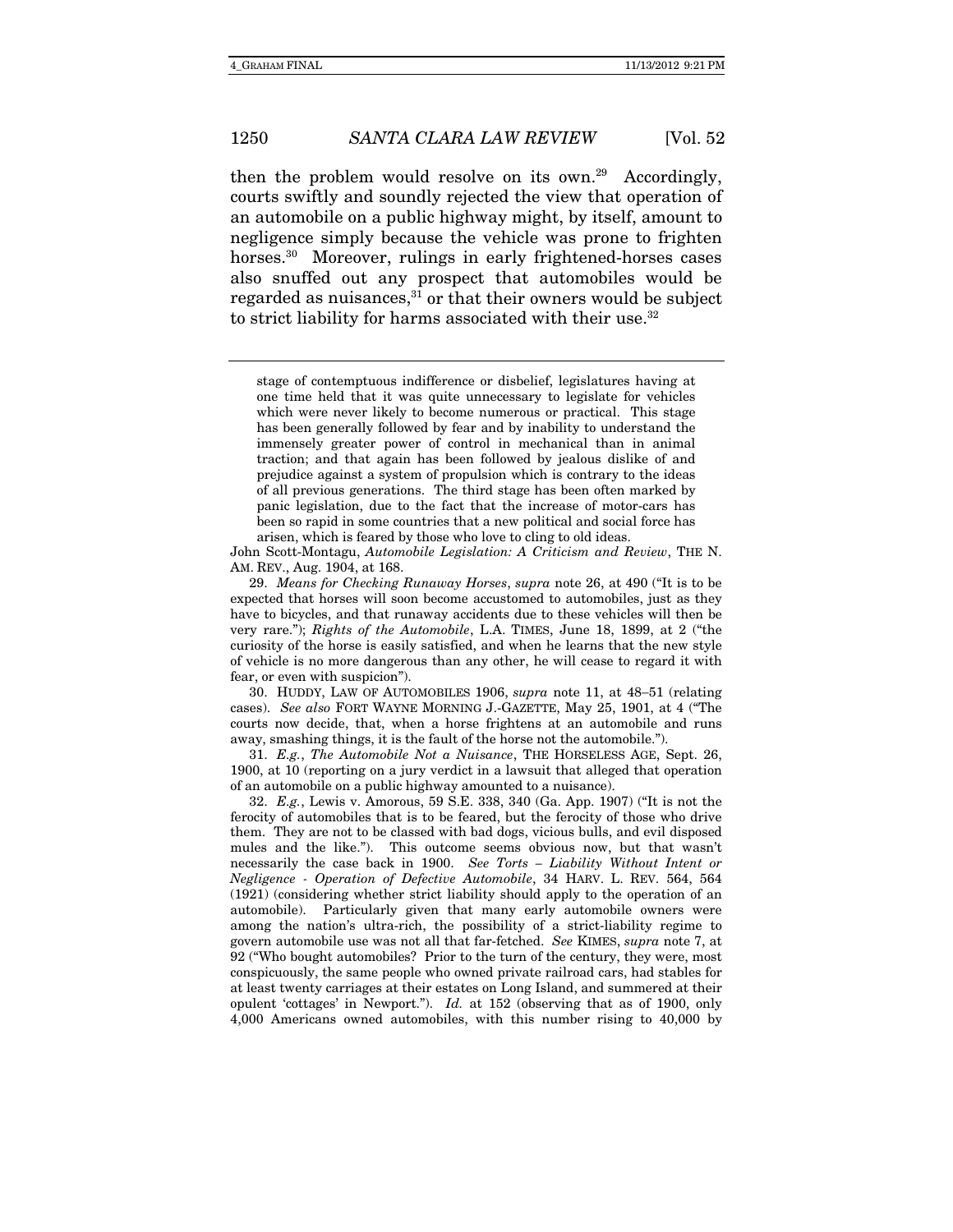In other words, these frightened-horse cases yielded a cluster of forgiving liability rules premised on the belief that automobiles represented an unexceptional addition to the continuum of new technologies that had appeared on the

The progress of civilization constantly demands better methods of performing any service and in this progress the motor vehicle is sure to be accepted as substitute for the horse. It should be kept in mind that not only is the motor vehicle cleaner, faster and less destructive to the streets but it is far safer than a horse. It never frights, will not kick and always responds to the will of the driver instantly. Not only may it start quicker and travel faster, but it may likewise be stopped quicker than a horse vehicle, while its ability to turn quickly, thus avoiding danger is also very great. These facts render an automobile one of the safest means of traveling.

Third, the carnage wrought by the automobile was commensurate with its use; the fears regarding automobile use were somewhat abstract (and offset, perhaps, by the hope among those who feared these vehicles that they also might own one, someday) until bodies started to pile up. Compare KIMES, supra note 7, at 189 ("As more and more cars appeared on the road, so did public hostility against them."), with Harry C. Marillier, The Automobile: A Forecast, in THE ECLECTIC MAG. OF FOREIGN LITERATURE 774, 774 (1895) ("[I]t is probable that in a year or two every one will be wanting to drive without horses, and to scour the open country at sweet will in a vehicle that can match the bicycle for lightness and for speed, while saving the superfluous element of labor.").

<sup>1904).</sup> Id. at 189 (quoting future President Woodrow Wilson as stating, in 1906, "Nothing has spread socialistic feeling in this country more than the automobile," as "to the countryman they are a picture of the arrogance of wealth, with all its independence and carelessness."). The saving graces, for automobiles, were threefold. First, their beneficial uses were quite obvious, assuming that they would reach a price point at which they would be more generally available. See, e.g., The Status of the Horse at the End of the Century, HARPER'S WKLY., Nov. 18, 1899, at 1172 ("We must expect, as electricity and steam and gasoline and compressed air are more and more used to propel all sorts of vehicles, that the number of horses in the world will diminish."); Comparative Operating Cost of Horse and Electric Delivery Wagons, SCI. AM., July 22, 1899, at 50 (comparing the cost-effectiveness of electric motor vehicles, relative to horses); Horseless Carriages Are Clearing the Way, S.F. CALL, Aug. 14, 1898, at 23 (describing the many anticipated uses of motor carriages, even though the "vehicle is hardly likely to ever come into general use in San Francisco on account of the hills"). Second, the automobile's principal substitute, the horse, hardly had a spotless safety record of its own. See Eric Morris, From Horse Power to Horsepower, 30 ACCESS 2, 6 (2007), available at http://www.uctc.net/access/30/Access%2030%20-%2002%20-%20Horse%20Power .pdf (noting that in New York City, circa 1900, 200 people died in accidents involving horses and horse-drawn vehicles, as compared to 344 auto-related fatalities in that same city in 2003); Dangers of the Automobile, As Tested in France by a Monthly Record, Do Not Exceed Those of the Bicycle and Form a Surprisingly Small Proportion of the Perils Always Imminent in the Street, S.F. CALL, June 22, 1901, at 6. On the relative safety profiles of horses and automobiles, the opinion expressed in Automobile Ordinances, WATERLOO (IA) COURIER, Dec. 15, 1902, at 4, is typical of the era: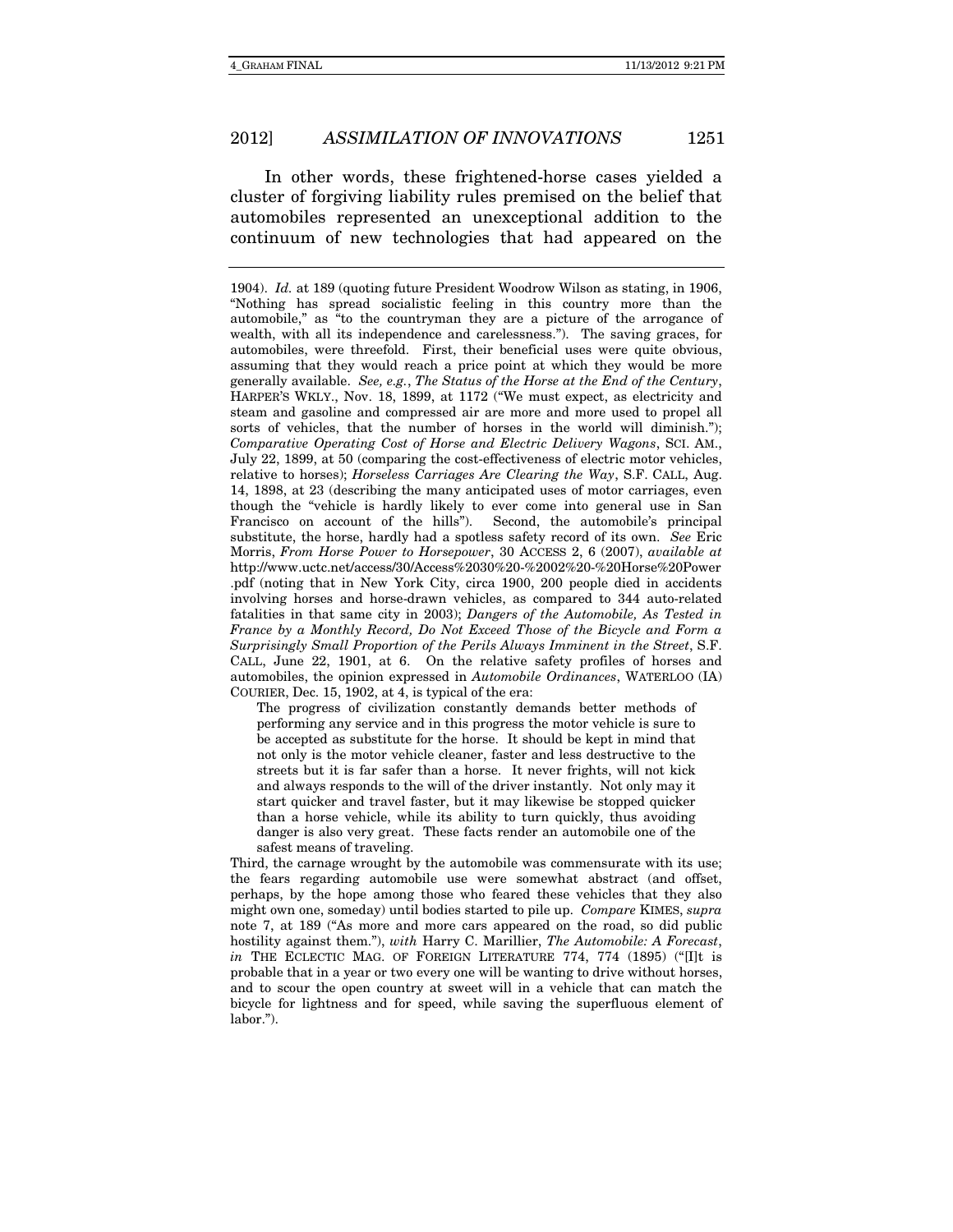highways. Similar principles might have emerged even had a different type of tort case predominated at the dawn of the automobile age. Yet it is also possible that had the first batch of automobile lawsuits introduced a seemingly endless parade of mangled pedestrians, this carnage would have produced a regime that entailed enhanced oversight over automobile use. Instead, a deferential system emerged and then persisted,<sup>33</sup> even as time passed and the number of automobiles and the associated body count both soared.34

#### II. THE LIMITATIONS OF REASONING BY ANALOGY

Second, just as the types of lawsuits that implicate a technology tend to change over time, the sorts of reasoning used to resolve these cases also may evolve. More specifically, as Professor Gregory Mandel and others have observed, in resolving disputes that involve a new device, courts often focus on similarities in form between the innovation and existing technologies.<sup>35</sup> Over time, however, these analogies tend to give way to analysis that incorporates a more thoughtful consideration of the risk profiles presented by the invention.

The early application of defamation law to broadcasts by radio and television offers one example of such a transition. The question of whether defamation communicated by way of radio or television should be regarded as libel, or as slander, vexed courts for decades. The distinction matters because it is easier to recover for libel than for slander.<sup>36</sup> In trying to place these new technologies in the proper slot (the notion of

 <sup>33.</sup> For a discussion of the persistence of legal rules within the judicial system even as circumstances change, see generally Oona A. Hathaway, Path Dependence in the Law: The Course and Pattern of Legal Change in a Common Law System, 86 IOWA L. REV. 601 (2001).

 <sup>34.</sup> Automobiles were responsible for more than 200,000 deaths during the 1920s. PETER D. NORTON, FIGHTING TRAFFIC: THE DAWN OF THE MOTOR AGE IN THE AMERICAN CITY 21 (2008).

<sup>35.</sup> See Mandel, supra note 3, at 553–57 (relating how early cases involving telegraphy embraced simple analogies instead of any thoughtful consideration of the "rationale for the existing legal categories in the first instance").

 <sup>36.</sup> Harold M. Halpern, Defamation via Television Ad Lib; Libel and Slander Distinctions, 6 BUFF. L. REV. 325, 325–26 (1956) ("Libel is actionable without proof of damages, while slander is actionable only if there is proof of special damages, viz: a pecuniary loss, unless the defamation is within the narrow category known as slander per se." (footnotes omitted)).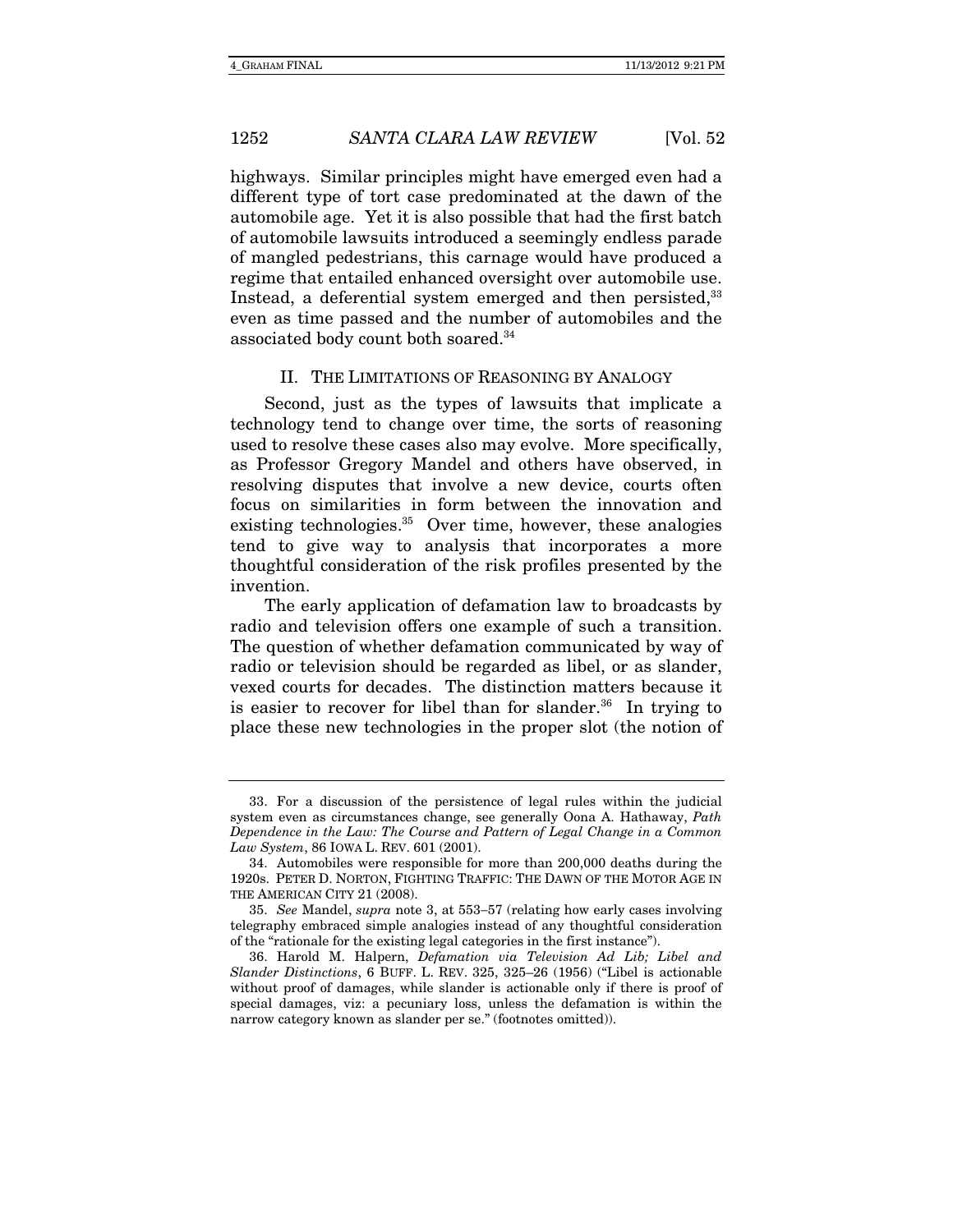a third category never having caught on<sup>37</sup>), precedent and policy were at odds. On the one hand, black-letter law provides that slander involves aural communications, whereas libel entails printed material.<sup>38</sup> This rule supports the treatment of defamation by radio and television as slander, since both rely upon sound for their publication.<sup>39</sup> At the same time, the more liberal standard for recovery for libel recognizes that words on the printed page tend to reach a broad audience, as radio and television broadcasts did.40 This distinction points in the direction of treating defamation by radio and television as libel.<sup>41</sup>

Courts that wrestled with this conflict in the early days of radio and television reached some awkward compromises. Among them, some courts held that if a radio broadcast had been read from a script, it was libel; otherwise, it was slander. $42$  This approach satisfied few; $43$  one commentator

 39. For an example of an authority that adopted this view, see Stuart Sprague, Freedom of the Air, 8 AIR L. REV. 30, 43 (1937-38) ("It is believed that as long as a distinction exists between libel and slander all radio defamations should be deemed slander and not libel whether the speaker reads from a manuscript or speaks extemporaneously or from memory").

40. See, e.g., Defamation by Radio, 30 LAW NOTES 3 (1926) ("The law of slander is . . . inadequate when applied to radio broadcasting, where the speaker is consciously addressing an audience which may be greater than the circulation of any newspaper.").

41. Id.

 43. To play devil's advocate here, one policy argument in favor of this halfway approach would note that written defamation "is an act of deliberation"

 <sup>37.</sup> One court did create a third type of defamation to cover these circumstances, labeled "defamacast." Am. Broadcasting-Paramount Theatres, Inc. v. Simpson, 126 S.E.2d 873 (Ga. 1962). For a discussion of the tendency of courts to shoehorn new technologies into existing frameworks, see Mandel, supra note 3, at 553, 564 (observing that "there often appears to be an inclination to handle new technology disputes under existing rules.").

 <sup>38.</sup> W. PAGE KEETON ET AL., PROSSER AND KEETON ON THE LAW OF TORTS 785 (student ed. 1984). Moreover, early radio and television broadcasts resembled slander in that they lacked permanence, at least among their broad audiences.

<sup>42.</sup> Halpern, supra note 36, at 325-26 (citing cases). See also RESTATEMENT OF TORTS § 568 cmt. f (1938) (observing that "[a] libel may be published by broadcasting over the air by means of the radio, if the speaker reads from a prepared manuscript or speaks from written or printed notes or memoranda.") This treatise further provides that when a radio broadcast contains extemporaneously spoken defamatory content, whether it amounts to libel or slander hinges on factors enumerated in section 568(3) of the Restatement, namely, "the area of dissemination, the deliberate and premeditated character of its publication, and the persistence of the defamatory conduct." Id. at  $\S$ 568(3), cmt. f.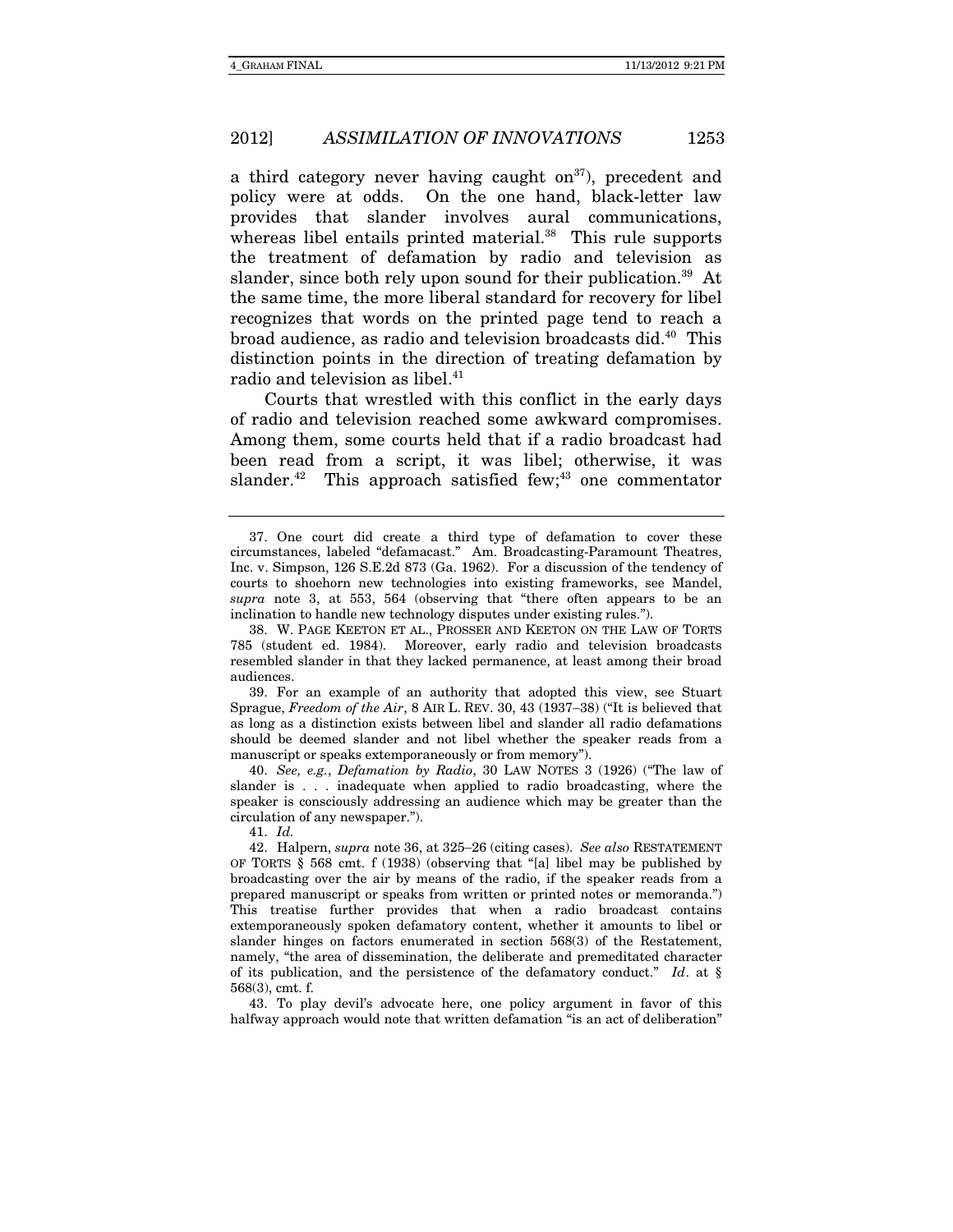observed that "to say that one may recover if the defamation is read from a script, even though unknown to the listener, but may not recover if an ad lib, is unrealistic."44 Some of these critics preferred an approach that focused on the scope of the risks created by the media, under which defamation by radio and television "should be held libel because of the great capacity it has to harm one's reputation."45 Eventually, most courts gravitated toward the view that policy trumps form meaning that defamation by radio and television constitute libel.46 Yet this transition took decades to occur. The Restatement (Second) of Torts' discussion of defamation by radio and television, published in 1977, described the cases on the subject as still being "divided and confused."47 Furthermore, some statutes enacted early in the development of these media, under which defamation by radio and television are considered slander, remain in place today.<sup>48</sup>

An arguably similar story surrounds airplanes. Ground damage attributable to fallen aircraft long was considered one of the rare circumstances in which strict liability, as opposed to negligence, would provide the appropriate rule. This approach dates back to Guille v. Swan, an 1822 case that involved hot-air ballooning.49 After the Wright brothers' fateful flight, commentators assumed that Guille's strictliability rule for ground damage would apply to motorized aircraft.50 Both balloons and airplanes rose to, and fell from,

46. See McLaughlin v. Rosanio, Bailets & Talamo, Inc., 751 A.2d 1066, 1076 (N.J. Super. A.D. 2000) ("The consensus elsewhere seems to be that radio and television broadcasts should be categorized as libel.").

47. RESTATEMENT (SECOND) OF TORTS § 568A (1977).

50. E.g., Simeon E. Baldwin, Liability for Accidents in Aerial Navigation, 9 MICH. L. REV. 20, 21 (1910); HAROLD H. HAZELTINE, THE LAW OF THE AIR: THREE LECTURES DELIVERED AT THE UNIVERSITY OF LONDON AT THE REQUEST

that merits a more potent response, in a way that extemporaneously spoken words over the radio or television may not be. *Defamation by Radio, supra* note 40, at 3.

 <sup>44.</sup> Halpern, supra note 36, at 327.

<sup>45.</sup> Id. at 328.

 <sup>48.</sup> For example, California Civil Code sections 46 and 48.5, under which defamation by radio and television are regarded as slander, were enacted back in 1945 and 1949, when form reigned. An Act to Add Section 48.5 to the Civil Code, Relating to Defamation by Radio, STATS. 1949, ch. 1258, § 1; An Act to Amend Sections 46, 47, 48, and 48a of the Civil Code and Add a New Section to the Civil Code, to Be Numbered 45a, Relating to Libel and Slander, CAL. STATS. 1945, ch. 1489, § 2.

 <sup>49.</sup> Guille v. Swan, 19 Johns. 381 (N.Y. Sup. Ct. 1822).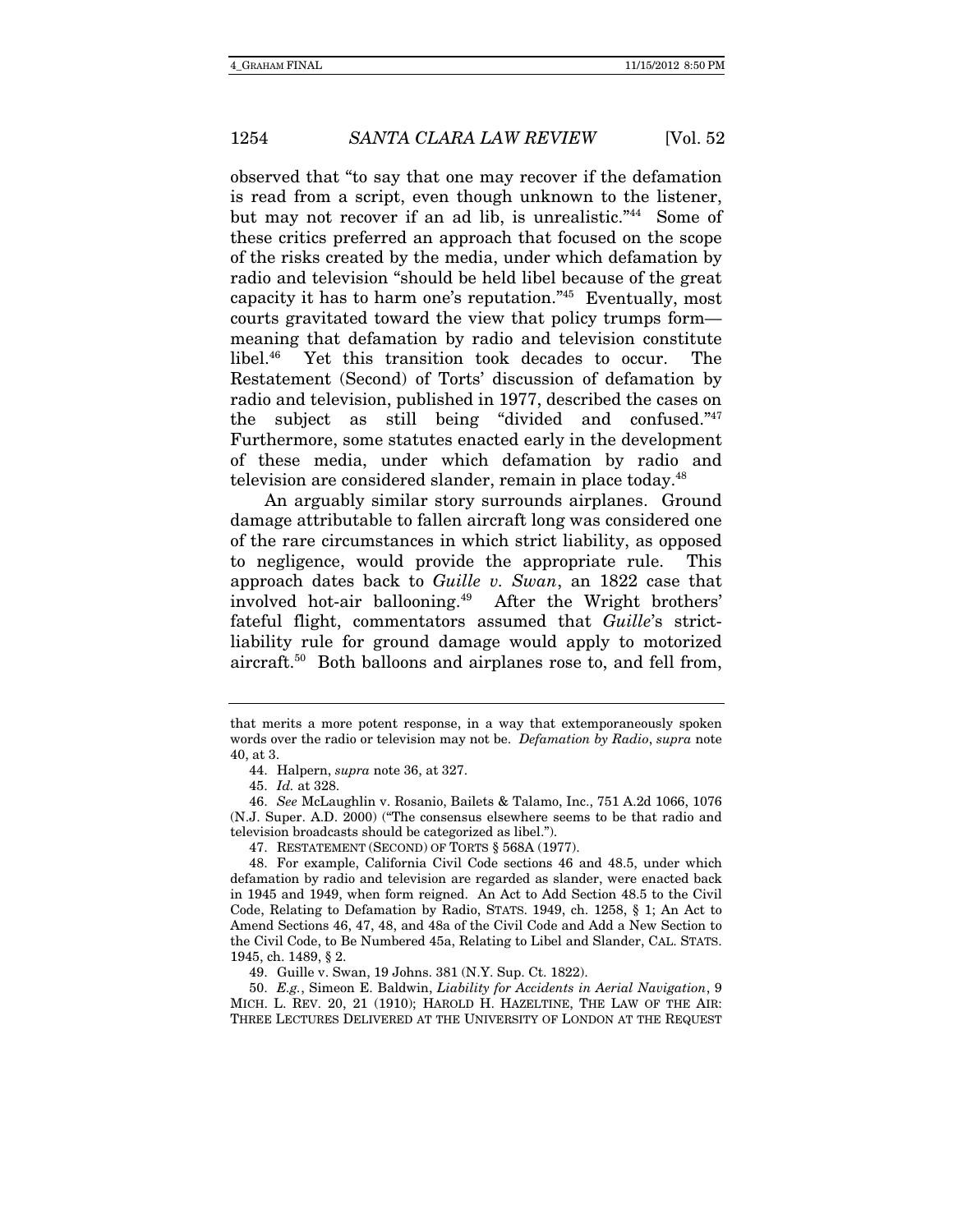the sky, after all; and the plaintiffs in such cases presumably would be equally blameless. Suitably, the Restatement of Torts endorsed strict liability for ground damage caused by aircraft crashes.<sup>51</sup> This view proved remarkably persistent, even as commercial aviation became commonplace and its safety record improved.<sup>52</sup> After a pitched debate, the Restatement (Second) of Torts retained the strict-liability rule.53 Only relatively recently has a critical mass of courts and commentators determined that airline operators, given their relatively benign safety profile, should be subject to a liability rule for ground damage that is no more stringent

51. RESTATEMENT OF TORTS § 520 cmt. b (1938).

 52. In fairness, there were a few early dissenters from the orthodox view. E.g., George W. Lupton, Jr., Progress of Aviation Law, AVIATION, Feb. 1933, at 43. "The difference between a balloon, at the sport of the winds, and an airplane or airship, ordinarily easily controlled, is obvious. The former is inherently dangerous, the latter is less dangerous than the automobile or the train, if competently operated." Id.

 53. The history of the strict-liability rule and the debates surrounding its retention in the Restatement (Second) of Torts are related in the Reporter's Note to Comment k to section 20 of the Restatement (Third) of Torts (2010). RESTATEMENT (THIRD) OF TORTS § 20 cmt. k reporter's note (2010).

OF THE FACULTY OF LAWS 86-87 (1911). Two issues dominated early conversations regarding tort law and airplanes: how to reconcile manned flight with the *ad coelum* doctrine, see generally STUART BANNER, WHY OWNS THE SKY? (2008) (describing the lengthy struggle to reconcile air traffic with the general principle that one who owns land also owns the skies above it), and the concern that individuals, minding their own business upon the ground, would suddenly be crushed from above by an airplane as it plummeted to the earth. On this latter point, one early article on the legal implications of flight began with the remark, "It cannot be long before the American courts will be called upon to decide whether aeronauts, who cause damage by a descent to the earth, are liable at all events, or only when chargeable with negligence or want of skill." Baldwin, supra note 50, at 20. The author argued for application of strict liability, as the aeronaut was engaging "in a dangerous pursuit" solely "for his own advantage or amusement"; this being the case, "he ought to be held responsible for whatever misadventures, of a kind not unusual in such a pursuit, may befall him." Id. at 21. See also HAZELTINE, supra, at 82-88 (discussing the possibility that planes will crash-land, injuring persons on the ground, and the preferable liability rule to apply in such circumstances); Arthur K. Kuhn, The Beginnings of an Aerial Law, 4 AM. J. INT'L LAW 109, 128 (1910) ("The opening of the airspace to the aerial navigator brings with it  $\ldots$ concomitant responsibility. The law of gravitation is constant and inevitable and he who seeks temporarily to overcome its effects must reckon with an extraordinary responsibility for injuries to person or property in the event of failure."). And indeed, some of first tort suits to involve flight involved injuries to persons on the ground. E.g., Morrison v. Fisher, 152 N.W. 475 (Wis. 1915) (ruling on an appeal in a case arising out of an air-show accident, in which the jury below had ruled for the defendant aviator, finding him not negligent).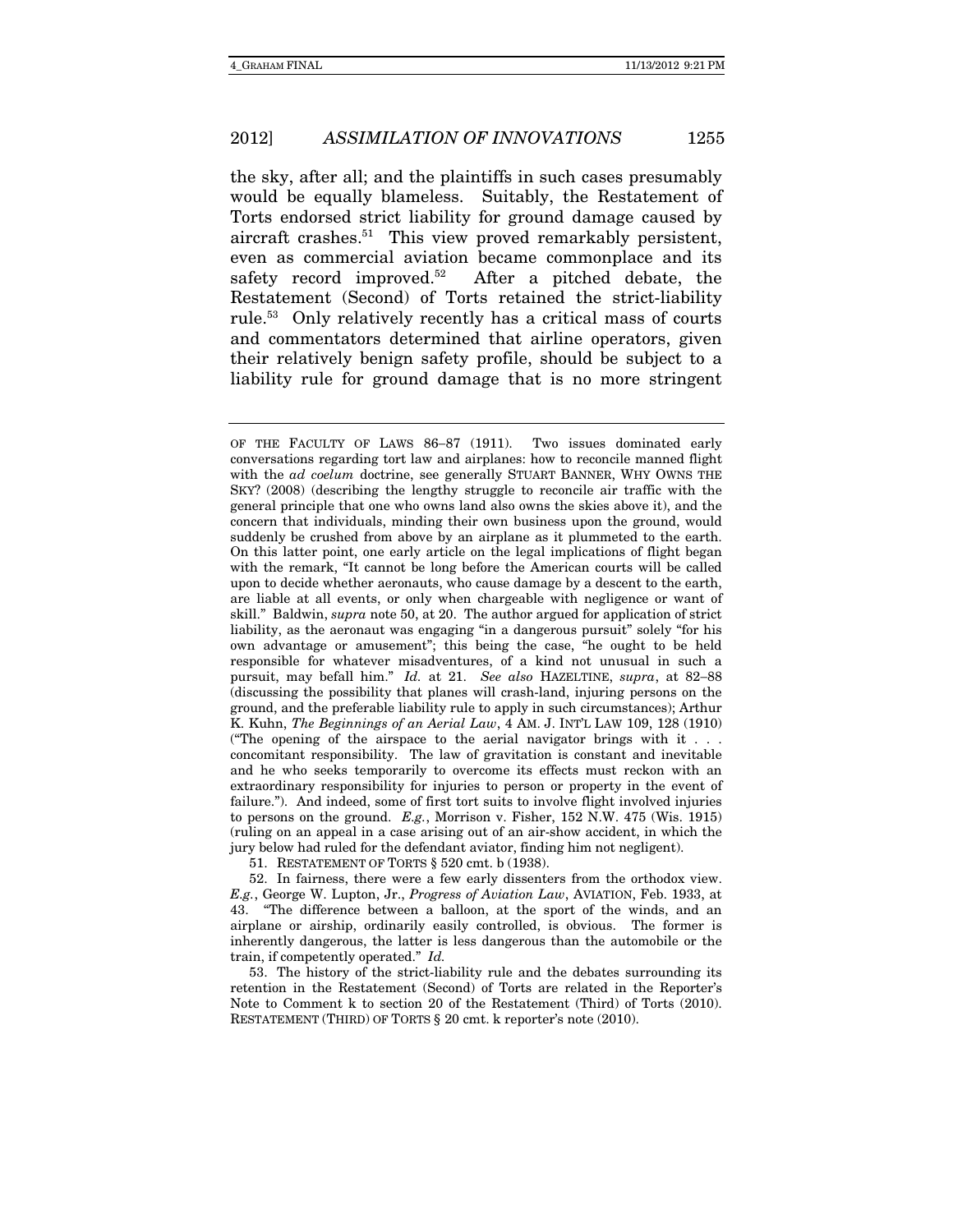than the one applied to, for example, automobile drivers.<sup>54</sup>

That early courts tend to seize upon analogies based on similarities in form is not surprising; until an invention matures and becomes more broadly diffused among consumers, its ultimate risk profile cannot be predicted with accuracy. In any event, the net effect of this tendency is difficult to predict. As the juxtaposition of the radio and airplane examples demonstrate, simplistic early analogies do not always favor plaintiffs. These cases may produce rules that are later rejected as too deferential (as in the case of radio and television) or as too harsh (as with airplanes) to the new technology. That is, if they are ever rejected at all.<sup>55</sup>

#### III. SEPARATING THE GOOD FROM THE BAD

Third, the aspects of an innovation that involve unreasonable risks often prove difficult to identify, to segregate from the device's beneficial attributes, and to rely upon as predicates for liability.

The public can exaggerate the harms associated with an innovation; this problem is, I believe, well understood, and forms part of the basic critique of tort law as it applies to innovation.56 One hears less about the tendency to underestimate the dangers created by a new practice or device; yet this too can occur. A positive aura that surrounds an innovation can cloak its unnecessarily risky features, at least for a time.

Here, consider two relatively recent innovations: hybrid vehicles and Tasers. In 2000, Toyota sold its first Prius vehicles in the United States.<sup>57</sup> The Prius, like other hybrid and electric vehicles, comes equipped with a quirk: it is very

<sup>54.</sup> See Crosby v. Cox Aircraft Co. of Washington, 746 P.2d 1198, 1200 (Wash. 1987) (relating that "The modern trend followed by a majority of states is to impose liability [for ground damage] only upon a showing of negligence by either the aircraft owner or operator," and citing cases from other jurisdictions). The Restatement (Third) of Torts declines to take a position on whether strict liability applies to these circumstances, however. RESTATEMENT (THIRD) OF TORTS § 20 reporter's note (2010).

 <sup>55.</sup> For a discussion of how inertia and path dependence (both in its formal, stare decisis sense and in its other dimensions) can deter changes in the law, see generally Hathaway, supra note 33.

<sup>56.</sup> See infra text accompanying notes 104–09.

 <sup>57.</sup> Andrew Pollack, It's Easier to Be Green, N.Y. TIMES, Nov. 19, 2000, at AU1.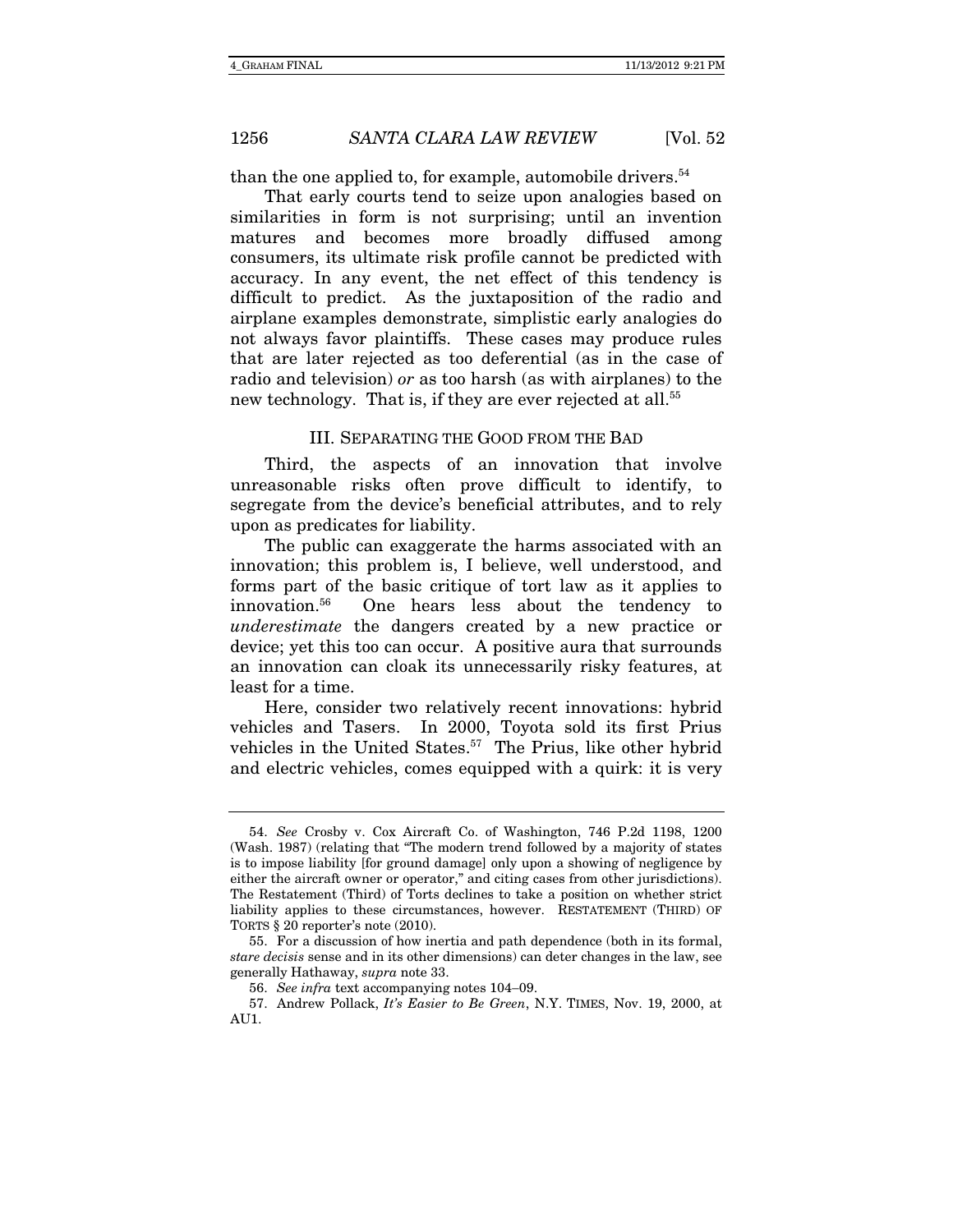quiet, especially while being operated at low speeds. So quiet, that research has found that these vehicles may pose a danger to unsuspecting pedestrians and bicyclists.<sup>58</sup> Ten years after the first Prius hit the streets, President Obama signed legislation that will require these vehicles to produce an alert noise.59 In the interim, however, not a single reported case decision appeared in which the lack of noise on a hybrid or electric vehicle was attacked as a product defect.<sup>60</sup>

It is possible that no Prius or other hybrid vehicle ever snuck up on an unsuspecting jogger during this span. $61$  But perhaps the public simply was not conditioned to appreciate that the lack of noise associated with hybrid vehicles amounted to an unreasonable and avoidable risk. Hybrid vehicles are desirable, on balance; it may take time to recognize that we need not accept the bitter in order to gain the benefit of the sweet. On a "micro-" level, the jogger just discussed may grasp that he had been struck by a Prius, but will likely assign blame to the driver, rather than to the lack of a noisemaking device on the vehicle.

While personal injuries caused by hybrid-car accidents are speculative, injuries associated with Tasers are quite well-documented. $62$  Even so, it has taken time to grasp the

<sup>58.</sup> See NATIONAL HIGHWAY TRAFFIC SAFETY ADMINISTRATION, INCIDENCE OF PEDESTRIAN AND BICYCLIST CRASHES BY HYBRID ELECTRIC PASSENGER VEHICLES 3 (2009) (concluding that hybrid and electric vehicles "have a higher incidence rate of pedestrian and bicyclist crashes than do [internal combustion engine] vehicles in certain vehicle maneuvers"); Sarah Simpson, Didn't Hear It Coming: Must hybrid cars be louder to be safe for pedestrians?, SCI. AM., Aug. 2008, at 22. The risks presented by the silence of hybrid vehicles had been the subject of anecdotal reports for years prior to the preparation of these reports. See, e.g., Gary Richards, Quiet hybrids pose an 'invisible' risk, SAN JOSE MERCURY NEWS, Feb. 3, 2006, at A1 (discussing concerns to this effect that had been raised by representatives of the National Federation of the Blind).

 <sup>59.</sup> Pedestrian Safety Enhancement Act of 2010, S. 841, Pub. L. 111-373 (Jan. 4, 2011).

 <sup>60.</sup> As based on a review of the Westlaw ALLCASES database, September 2011.

<sup>61.</sup> But see NATIONAL HIGHWAY TRAFFIC SAFETY ADMINISTRATION, supra note 58, at 19 (concluding that hybrid and electric vehicles "have a higher incidence rate of pedestrian and bicyclist crashes than do [internal combustion engine] vehicles in certain vehicle maneuvers.").

 <sup>62.</sup> AMNESTY INT'L, EXCESSIVE AND LETHAL FORCE? AMNESTY INTERNATIONAL'S CONCERNS ABOUT DEATHS AND ILL-TREATMENT INVOLVING POLICE USE OF TASERS (2004), available at http://www.amnesty.org/en /library/asset/AMR51/139/2004/en/48fc6252-d581-11dd-bb24-1fb85fe8fa05/amr5 11392004en.html.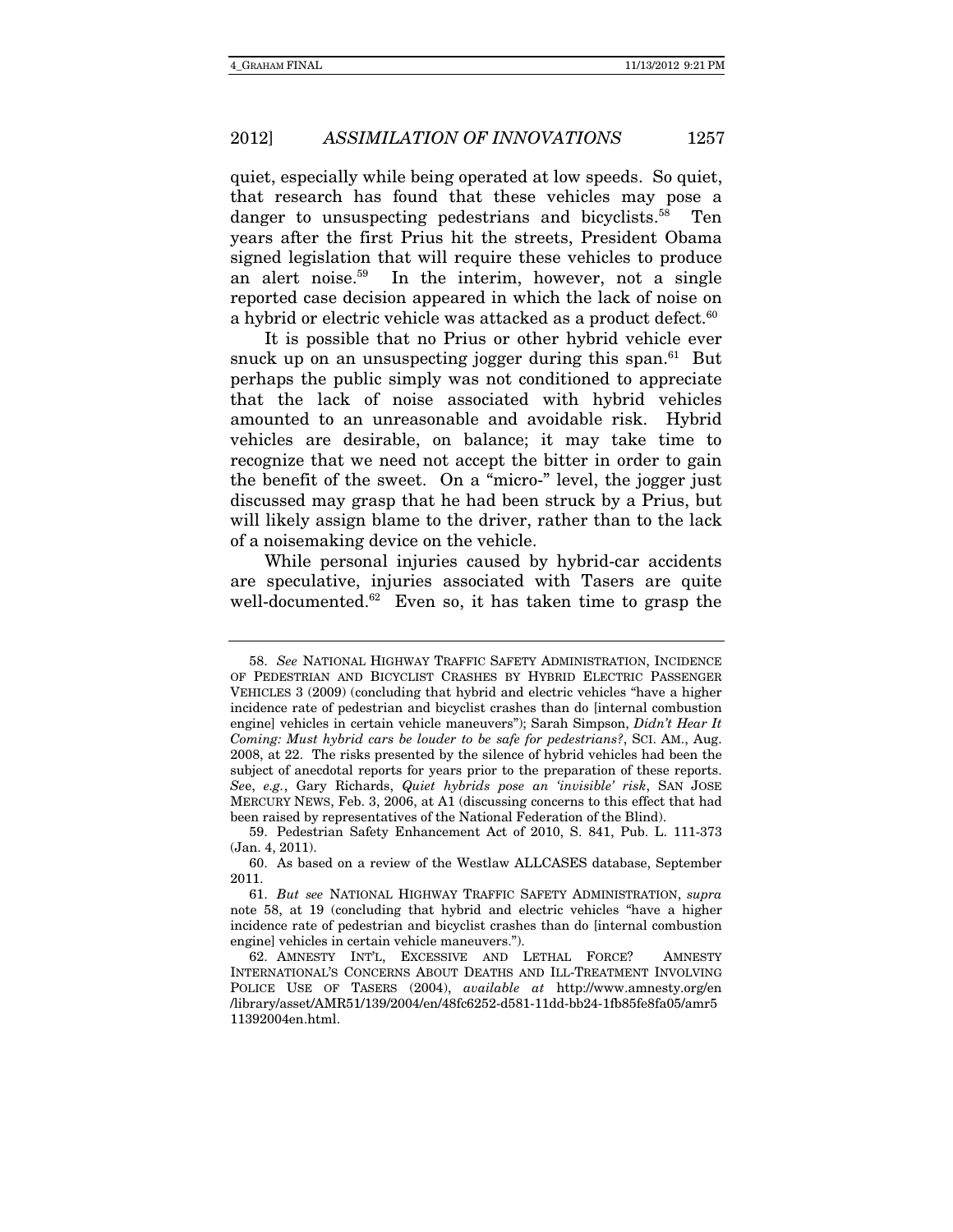preventable risks associated with these devices. Only over the past few years has a distinction been drawn between those situations in which Tasers offer a preferable means of non-lethal force, and those in which their use may be regarded as improper.<sup>63</sup> These distinctions have served as the predicate for the ongoing surge of lawsuits against the manufacturer of Tasers—most of which allege a failure to adequately warn of the product's dangers when used in certain assertedly "unreasonable" circumstances.64

As background, a Taser is a branded "conducted energy device" that uses an electric current to disable a target. These devices have been sold since the mid-1970s.<sup>65</sup> Today, they are most closely associated with a particular model line, marketed as the "Taser."66 According to Taser International, the manufacturer of Tasers, around 590,000 of these devices have been sold to law enforcement agencies as of  $2011$ .<sup>67</sup> Tasers have been marketed as a less-violent alternative to lethal force. This pitch has proved persuasive; by 2004, more than 4,000 police departments across the United States used Tasers.68 That same year, however, a spate of newspaper articles<sup>69</sup> and an Amnesty International report<sup>70</sup> raised concerns about whether law-enforcement officers were using these devices properly. Some of these critiques, and others that followed,71 also questioned whether Taser International

66. CRONIN & EDERHEIMER, supra note 63, at 3.

<sup>63.</sup> See JAMES M. CRONIN & JOSHUA A. EDERHEIMER, CONDUCTED ENERGY DEVICES: DEVELOPMENT OF STANDARDS FOR CONSISTENCY AND GUIDELINES 23–29 (2006) (proposing guidelines for Taser use).

 <sup>64.</sup> TASER INT'L, INC., ANNUAL REPORT ON FORM 10-K, YEAR ENDED DECEMBER 31, 2010 50 (2011), available at http://www.sec.gov/ Archives/edgar/data/1069183/000095012311025257/c13977e10vk.htm (relating that most of the pending products-liability lawsuits against the corporation, to the extent that they involve their Taser product, involve a failure to warn).

<sup>65.</sup> Los Angeles Police Get Nonlethal Arms, N.Y. TIMES, Nov. 28, 1980, at 28; Fred Ferretti, Zap!, N.Y. TIMES, Jan. 4, 1976, at SM4; AMNESTY INT'L, supra note 62. As of 1985, only eight major police departments used these devices. Defensive Use of Stun Guns Increases, N.Y. TIMES, Apr. 28, 1985, at 43.

 <sup>67.</sup> Press Kit, TASER INTERNATIONAL, http://www.taser.com/press-kit (last visited Apr. 21, 2012).

 <sup>68.</sup> Sarah Kershaw, As Shocks Replace Police Bullets, Deaths Drop but Questions Arise, N.Y. TIMES, Mar. 7, 2004, at N1.

<sup>69.</sup> E.g., Alex Berenson, As Police Use of Tasers Soars, Questions over Safety Emerge, N.Y. TIMES, July 18, 2004, at N1; Kershaw, supra note 68, at N1.

 <sup>70.</sup> AMNESTY INT'L, supra note 62.

<sup>71.</sup> E.g., Allison Torres Burtka, Electric shock from tasers can injure and kill, lawsuits claim, TRIAL, May 2005.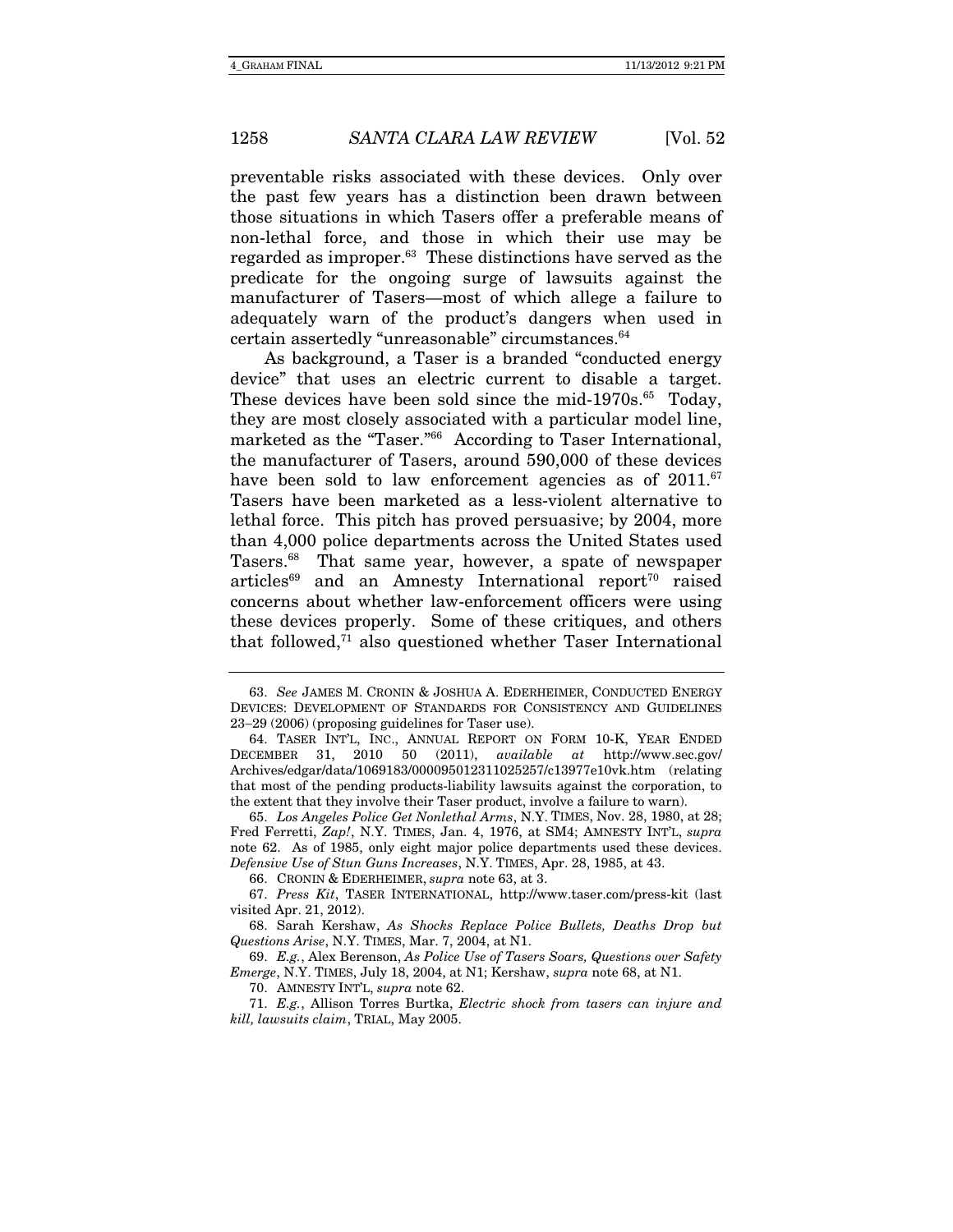was issuing proper warnings and instructions to these officers.[72](#page-19-0)

These reports may have caused a change in public opinion with regard to Tasers, or they may have merely documented this shift. What *is* clear is that there were very few product-liability lawsuits against the makers of conducted energy devices prior to the public discussion of the avoidable harms caused by Tasers, and quite a few contemporaneously and afterwards. The first productsliability case against a conducted energy device manufacturer to appear in the Westlaw federal and state caselaw database (ALLCASES) was brought in the mid-1980s, leading to an opinion in September 1987.[73](#page-19-1) The next opinion in such a case, as contained within the database, appeared fully 18 years later, in September 2005.[74](#page-19-2) Since 2004, more than 100 lawsuits have alleged either improper use of a Taser, product-liability theories against Taser International, or both.<sup>[75](#page-19-3)</sup> As of March 2011, the company was named as a defendant in 51 ongoing personal injury or wrongful death lawsuits.[76](#page-19-4)

The vast majority of the lawsuits against Taser International have failed.[77](#page-19-5) But the simple fact of the lawsuits, and their delayed timing relative to the initial appearance of Tasers, is for present purposes much more significant than the case outcomes to date. With both hybrid

<span id="page-19-1"></span>CRONIN & EDERHEIMER, *supra* note 63, at 4.

<span id="page-19-5"></span><span id="page-19-4"></span><span id="page-19-3"></span><span id="page-19-2"></span>75. NEWS RELEASE: JURY AWARD FOR PLAINTIFF IN TURNER V. TASER INTERNATIONAL (2011), *available at* http://investor.taser.com/phoenix .zhtml?c=129937&p=irol-newsArticle&ID=1586646&highlight=.

<span id="page-19-0"></span><sup>72.</sup> A 2006 report on conducted energy devices, prepared by the Department of Justice, summarized the concerns that had come to surround Tasers by that time. In describing its genesis, the report explained:

Advocacy organizations raised questions about the devices, claiming they were being misused, overused, and posed serious health risks. Policy issues emerged on a plethora of concerns ranging from placement on the force continuum to activation parameters on at-risk populations such as children, the elderly, persons under the influence of drugs, and pregnant women. Training questions arose, especially about the mandatory exposure of police officers to these devices. Tactical issues surfaced, ranging from holster placement to the practice of activating persons in vehicles. The medical effects of CEDs were and remain—controversial because some people have died in proximity to a CED activation.

<sup>73.</sup> Zurich Ins. Co. v. Alvarez, 669 F. Supp. 307 (C.D. Cal. 1987).

<sup>74.</sup> Sanders v. City of Fresno, 2005 WL 2435893 (E.D. Cal. Sept. 30, 2005).

<sup>76.</sup> TASER INT'L, INC., *supra* note 64, at 49.

<sup>77.</sup> *Id.*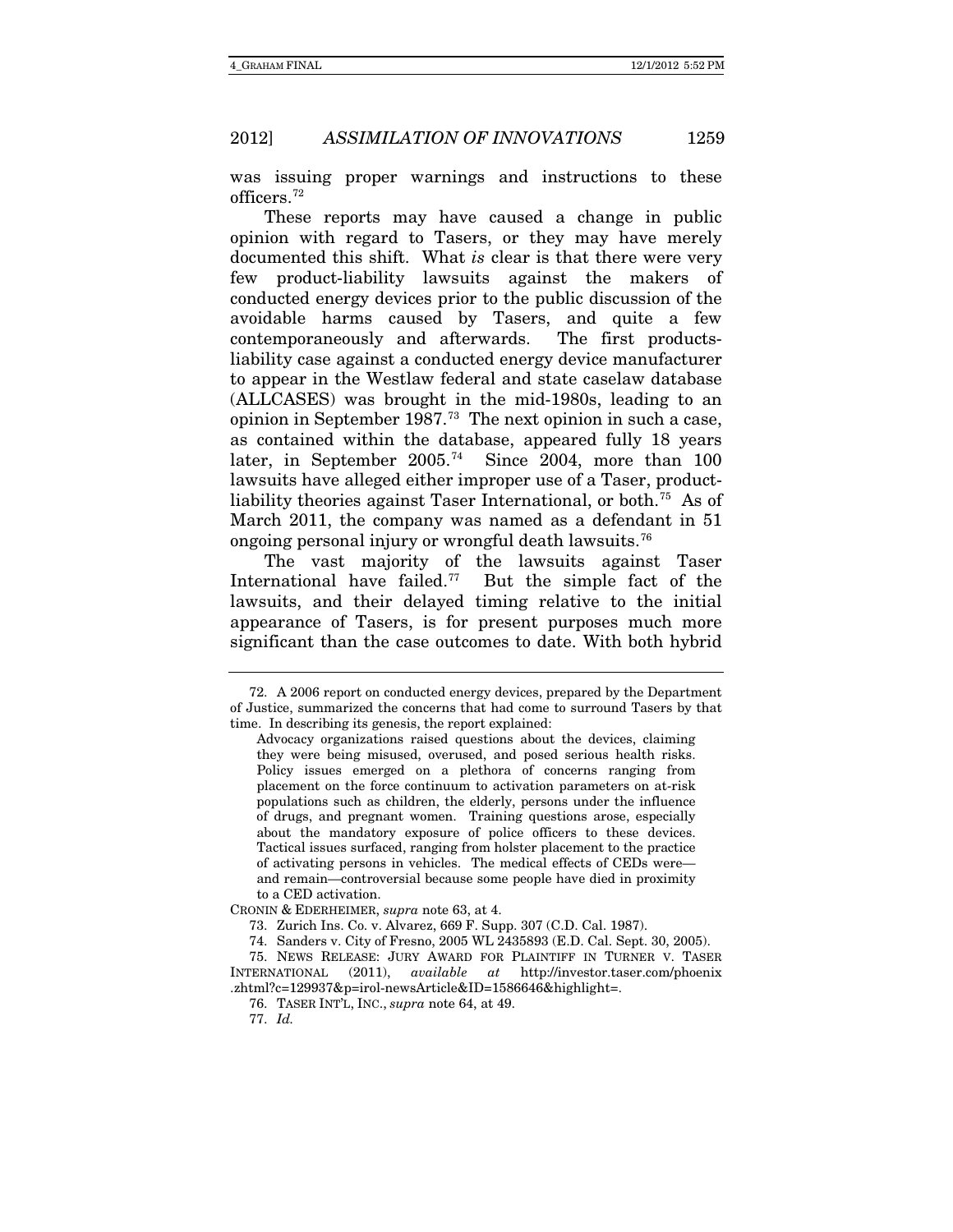vehicles and Tasers, prospective plaintiffs simply lacked substantial "claim consciousness" for some period of time after the product's initial development and dissemination.78

#### IV. EARLY ADOPTERS

Fourth, there exists a tendency, in early accidents that involve a novel device, to focus on the behavior of its consumers, whose conduct may be easier to map against prevailing standards of care than that of the product's manufacturers. In suits brought by users themselves, the law often regards early adopters as taking their chances with a technology. Meanwhile, in situations in which a third party might bring suit, responsibility for the harm may be shifted away from the technology itself and toward the user's decisions vis-à-vis the innovation.

This "blaming the user" dynamic appeared during the dawn of the automobile. By any standard, early automobiles contained many serious defects.79 For example, the December 1, 1900, issue of Scientific American casually remarked upon the fact that "[m]any accidents have occurred on account of the tires becoming detached from the steering wheels of automobiles, and too much attention cannot be paid to this matter."80 Yet even basic features of automotive technology were indefinite and difficult to critique during this era.<sup>81</sup> This

<sup>78.</sup> See Galanter, supra note 16, at 377 (discussing the importance of grievance awareness in catalyzing lawsuits).

 <sup>79.</sup> Sally H. Clarke, Unmanageable Risks: MacPherson v. Buick and the Emergence of a Mass Consumer Market, 23 LAW & HIST. REV. 1, 11 (2005) ("At least until 1904, the automobile's rudimentary character created many technological defects.").

<sup>80.</sup> Automobile News, SCI. AM., Dec. 1, 1900, at 342.

 <sup>81.</sup> The large number of manufacturers that tend to appear in the early phases of industry development also may complicate efforts to appreciate and critique a product's design. See DAVID BLANKE, HELL ON WHEELS: THE PROMISE AND PERIL OF AMERICA'S CAR CULTURE, 1900–1940 20 (2007) (observing that as of 1908, there were 253 manufacturers of automobiles, although some of these manufacturers were, in fact, simply glorified parts assemblers); KIMES, supra note 7, at 91 (relating an official estimate that as of 1899, 30 automobile producers manufactured 2,500 vehicles); Michael Gort & Steven Klepper, Time Paths in the Diffusion of Product Innovations, 92 ECON. J. 630, 651 (1982) (discussing how there often exist a relatively large number of product manufacturers at early stages of industry development, with participants dropping out as the industry matures). In theory, design diversity would seem to benefit plaintiffs, in that this variety would tend to present reasonable alternatives to the defendant's design choice. But this assumes a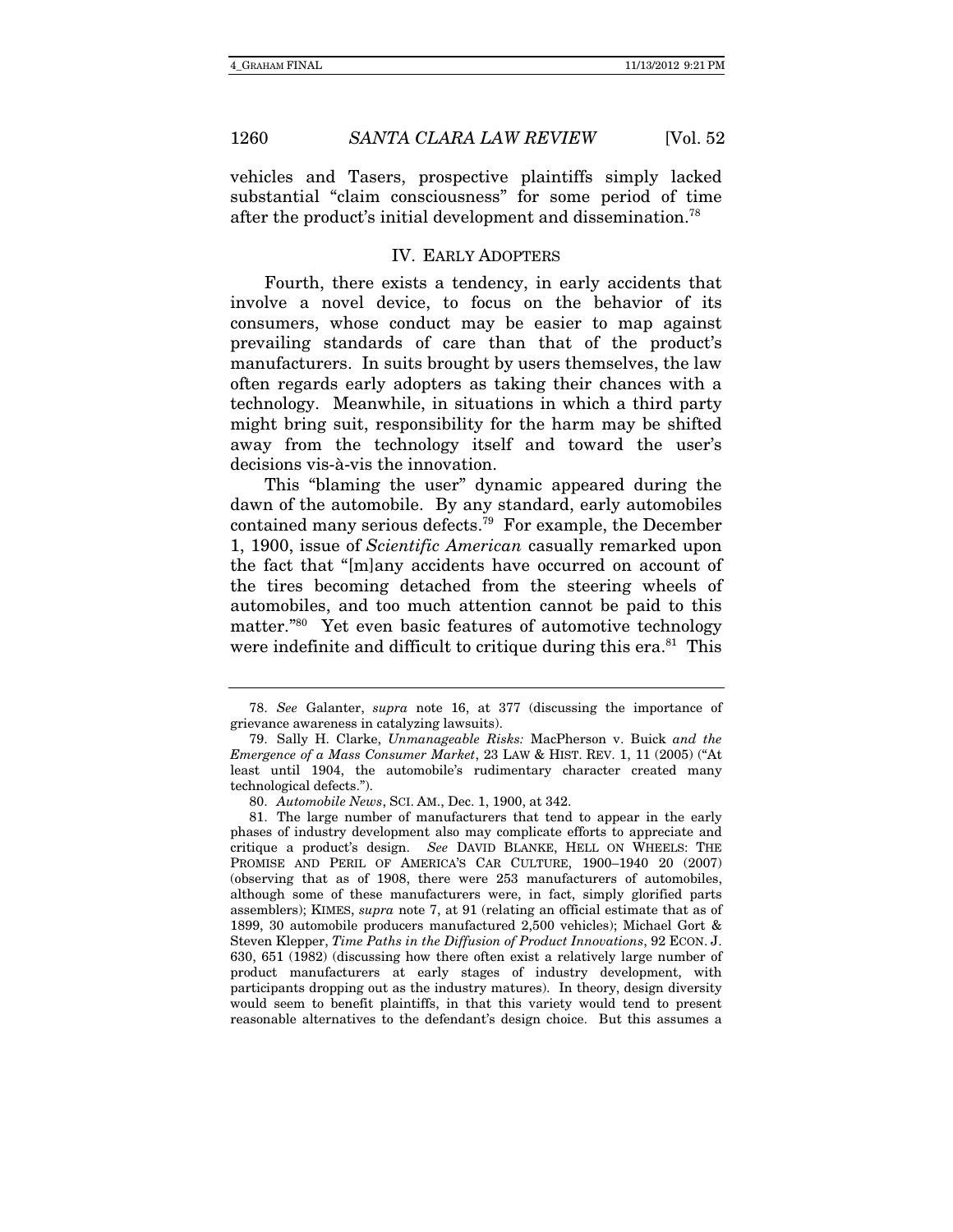being the case, when problems appeared with early automobiles, "it [was] not always possible to say with absolute certainty whether a breakage or other accident [was] due to defects in construction or improper operation."82 In these situations, the definite tendency was to assign fault to the user, rather than engage in a probing review of the technology. The sin of speeding received special scrutiny, being blamed for many early automobile accidents.<sup>83</sup> In this spirit, The New York Times related in a 1904 editorial that the automobile "is dangerous only when run imprudently or recklessly—less dangerous, indeed, than horses ever were or are ever likely to be."84

Speeding was blamed even for accidents that seem, in hindsight, to have been caused by an obvious mechanical issue. One 1904 Horseless Age story reported, "During the past few weeks the daily papers have been full of reports of automobile accidents, and one remarkable feature of these reports has been that in the vast majority of them the cause of the trouble is stated to have been connected with the steering gear."85 This diagnosis seemed quite sound, given that in these accidents, either pins were falling out of the steering gear, or the steering gear simply broke.<sup>86</sup> The article's author begged to differ, offering the opinion: "Now, while a mishap to the steering gear is very likely to cause a

82. Irresponsible Guarantees, supra note 13, at 48.

84. The American Automobile, N.Y. TIMES, Sept. 23, 1904, at 8.

85. A New Explanation of Speed Accidents, THE HORSELESS AGE, Aug. 3, 1904, at 98.

86. Id.

fairly well-defined and advanced cause of action. Prior to that time, a range of designs may make it unclear what the basic nature of the product is, and thus what its design *should* be. See KIMES, *supra* note 7, at 164 (observing that, in the early years of automobile development, "[t]here was no really definitive answer to what an automobile should be yet and some bizarre notions of what it might be."). Id. at 165 (discussing the early divide among steam-, electric-, and gasoline-powered automobiles). Also, the high attrition rate among corporations that marks early industrial development begs the question of whether companies participating in nascent industries are likely to be deterred by the remote prospect of tort liability if they happen to be one of the few, fortunate surviving entities.

<sup>83.</sup> See, e.g., The Automobile, S.F. CALL, Sept. 14, 1902, at 22 (calling for stricter regulation of speeding in the wake of a fatal automobile accident); Recent Automobile Accidents, SCI. AM., Nov. 9, 1901, at 290 ("we wish to draw attention to the fact that a mere acquaintance with the management and control [of an automobile] under normal conditions, does not qualify the owner as an expert under all-round conditions.").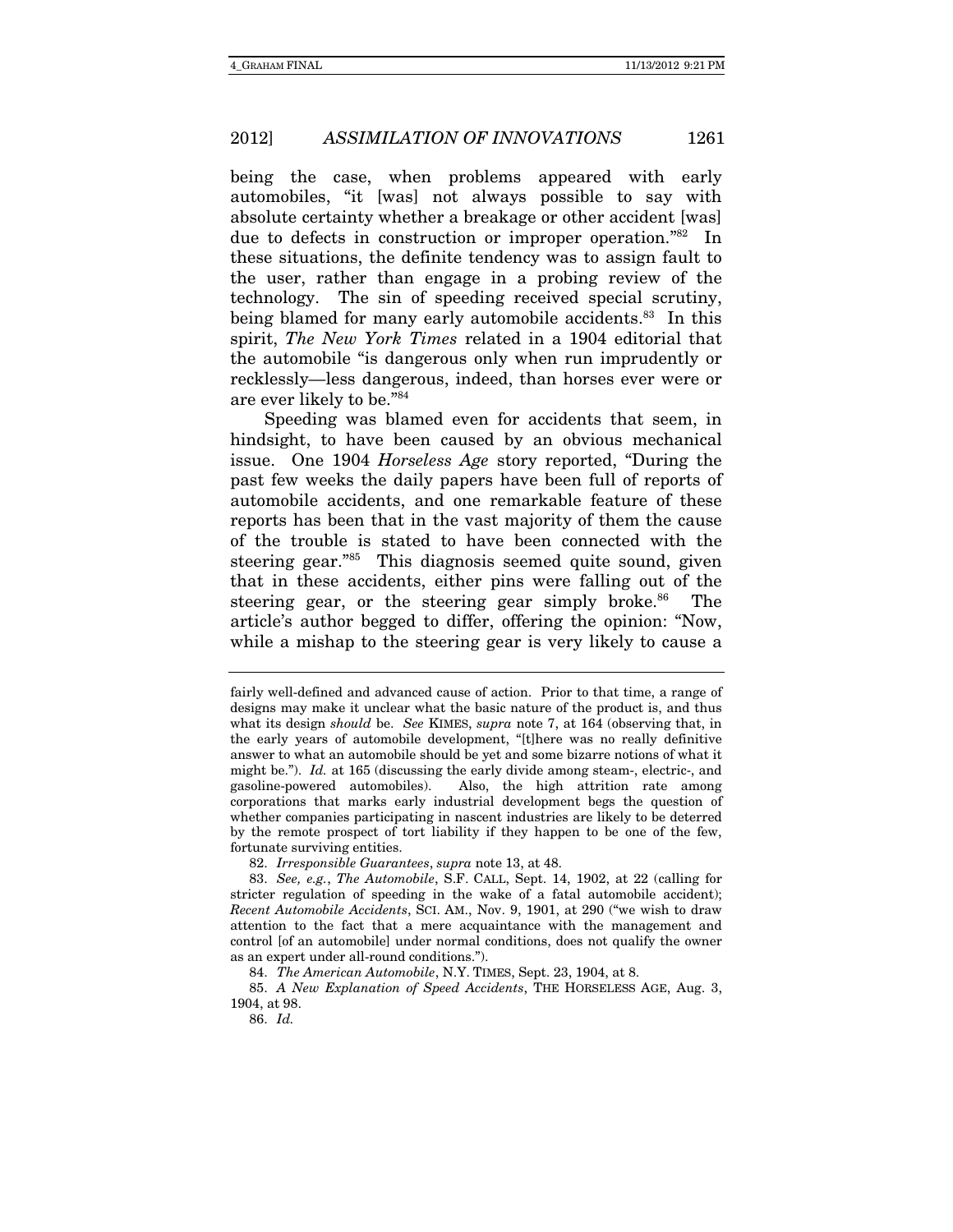serious accident, it is hard to believe that the steering gears of so many cars are so carelessly constructed that they break or drop to pieces on the road."87 Instead, the article continued, "we are rather inclined to think that the greater portion of these accidents are simply the result of reckless driving, mostly by comparative novices."88

Passenger air travel offers another example of "blaming the user" while a technology gradually transitions from an extravagance to a necessity. Most early air passengers either chartered planes or paid "barnstormers" for short trips up in the air.89 The pilots on these journeys hardly claimed spotless safety records; these flights—or, more accurately, the unplanned cessation of these flights—led to a significant number of injuries and deaths. Between 1921 and 1923, there were 470 reported civilian airplane accidents, resulting in 221 deaths and 391 injuries. $90$  Nevertheless, for a quarter-

 90. AERONAUTICAL CHAMBER OF COMMERCE OF AM., INC., THE AIRCRAFT YEAR BOOK FOR 1924 103 (1924). If contemporary accounts can be credited, the accident rate associated with early flight was positively sky-high, especially among so-called "gypsy" (itinerant) pilots. According to one Scientific American article, the approximately 600 to 650 civilian airplanes in the hands of gypsy pilots in 1922 were involved in 122 accidents that year. The Demand for Air Laws, SCI. AM., Aug. 1923, at 84. The "deplorable and unnecessary loss of life" associated with journeyman fliers had grown so troublesome that by mid-1923 Scientific American joined aircraft manufacturers, and several operators of small airlines, in calling for federal regulation of aviation. Id. Though there was a lull in air traffic in 1924 and 1925, industry resurgence following the enactment of the Air Commerce Act of 1926 (44 Stat. 568, May 20, 1926) produced a concomitant increase in passenger deaths and injuries. According to the Department of Commerce, the first six months of 1929 witnessed 116 passenger fatalities associated with civil air transportation, along with eightynine severe injuries and eighty minor injuries. AERONAUTICAL CHAMBER OF

<sup>87.</sup> Id.

<sup>88.</sup> Id.

 <sup>89.</sup> Routine scheduled passenger air traffic did not take off until the late 1920s. By 1929, scheduled air-service lines carried 173,405 passengers, up from 5782 in 1926. ROGER E. BILSTEIN, FLIGHT IN AMERICA 57 (3d ed. 2001). See also THOMAS HART KENNEDY, INTRODUCTION TO THE ECONOMICS OF AIR TRANSPORTATION 56-57 (1944) (describing the factors behind the boom in passenger air traffic in the late 1920s). Prior to that time, except as to a handful of routes in which airplanes could soar over water hazards, early aircraft were too slow, and their flying radius too limited, to compete with railroads and automobiles. R.E.G. DAVIES, AIRLINES OF THE UNITED STATES SINCE 1914 45 (1972) (discussing the obstacles that hindered the development of commercial flight in the United States). The first regularly scheduled air passenger route connected Tampa and St. Petersburg, Florida, and commenced service in 1914. R.E.G. Davies, The Birth of Commercial Aviation in the United States, 78 REVUE BELGE DE PHILOLOGIE ET D'HISTORIE 993, 994-96 (2000).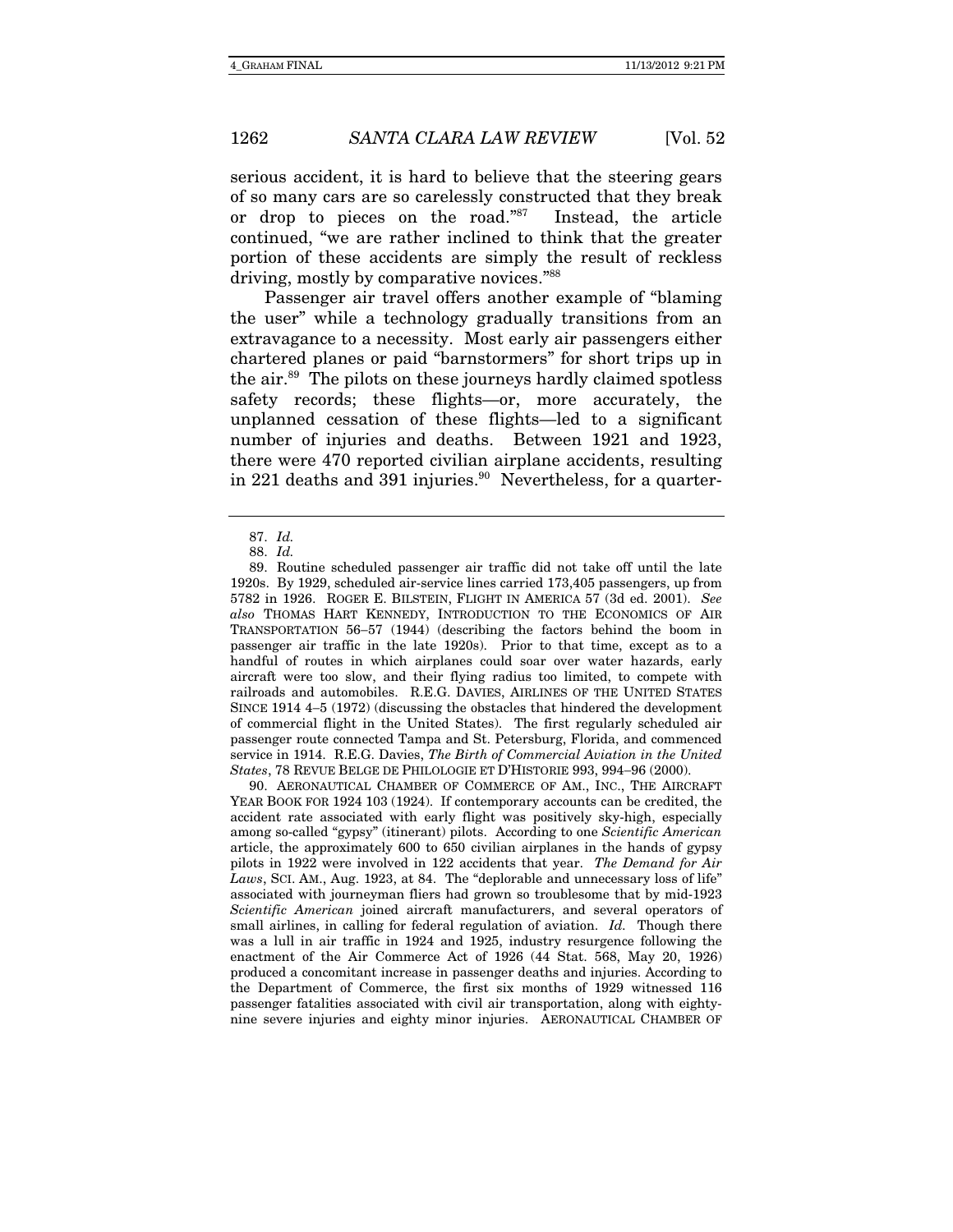century after the Wright brothers' first flight there were no published decisions in which recovery in tort was sought for passenger injuries or deaths due to a plane crash.<sup>91</sup> Surveying the field in the late 1920s, one observer wrote, "Liability to passengers is, with the exception of Connecticut and probably Massachusetts, a wide open question, the decision of which will have great bearing on the development of aircraft."92

What accounted for this dearth of caselaw? One 1929 commentator associated the lack of lawsuits with the public's benign view toward airplanes, surmising that "Although few subjects offer as fertile a field for legal study as the problem of an aviator's tort liability, a general attitude of kindly tolerance toward all things aeronautical has kept this topic so far chiefly one for academic discussion."93 Perhaps this was

COMMERCE OF AM., INC., THE AIRCRAFT YEAR BOOK FOR 1930 508 (1930); Air Commerce Act of 1926, 69 Pub. L. No. 254, 44 Stat. 568.

 <sup>91.</sup> The first published appellate decision in a lawsuit brought by a passenger (or their estate) that attacked the negligent operation of an airplane appeared in 1929. Hough v. Curtiss Flying Service (1929), U.S. Av. Rep. 99 (Me. Sup. Jud. Ct. 1929). The Hough decision was followed in short order by Greunke v. North American Airways Co., 230 N.W. 618 (Wis. 1930) and Smith v. New England Aircraft Co., 170 N.E. 385 (Mass. 1930). Beforehand, there had been a number of published decisions that involved claims brought under insurance policies in the wake of air accidents, most of which were resolved against the insured. E.g., Wendorff v. Missouri State Life Ins. Co., 1 S.W.2d 99 (Mo. 1927); North Am. Acc. Ins. Co. v. Pitts, 104 So. 21 (Ala. 1925); Meredith v. Business Men's Acc. Ass'n of America, 252 S.W.2d 976 (Mo. App. 1923); Traveler's Ins. Co. v. Peake, 89 So. 418 (Fla. 1921); Bew v. Travelers' Ins. Co., 112 A. 859 (N.J. Err. & App. 1921). There also had been a few cases involving injuries to bystanders at air shows, for example, Morrison v. Fisher, 152 N.W. 475 (Wis. 1915), and the author has located one early, apparently unpublished case that involved a midair collision between two airplanes. Air "Traffic Laws" Cited, L.A. TIMES, Oct. 14, 1925, at A1.

 <sup>92.</sup> Chuster W. Cuthell, Book Note, 37 YALE L.J. 687, 688 (1928) (reviewing Rowland W. Fixel, Law of Aviation (1927)). Connecticut and Massachusetts both had enacted statutes that related liability rules for injuries suffered as a result of airplane crashes. An Act Concerning the Registration, Numbering, and Use of Air Ships, and the Licensing of Operators Thereof, CONN. STATS. 1911, ch. 86, § 11 ("Every aeronaut shall be responsible for all damages suffered in this state by any person from injuries caused by any voyage in an air ship directed by such aeronaut."); An Act to Regulate the Use of Air Craft, Acts and Resolves of the General Court of Massachusetts, 1913, ch. 663, § 6 (providing that an aviator "shall be held liable for injuries resulting from his flying unless he can demonstrate that he had taken every reasonable precaution to prevent such injury").

 <sup>93.</sup> Arthur R. Newman, II, Damage Liability in Aircraft Cases, 29 COLUM. L. REV. 1039, 1039 (1929).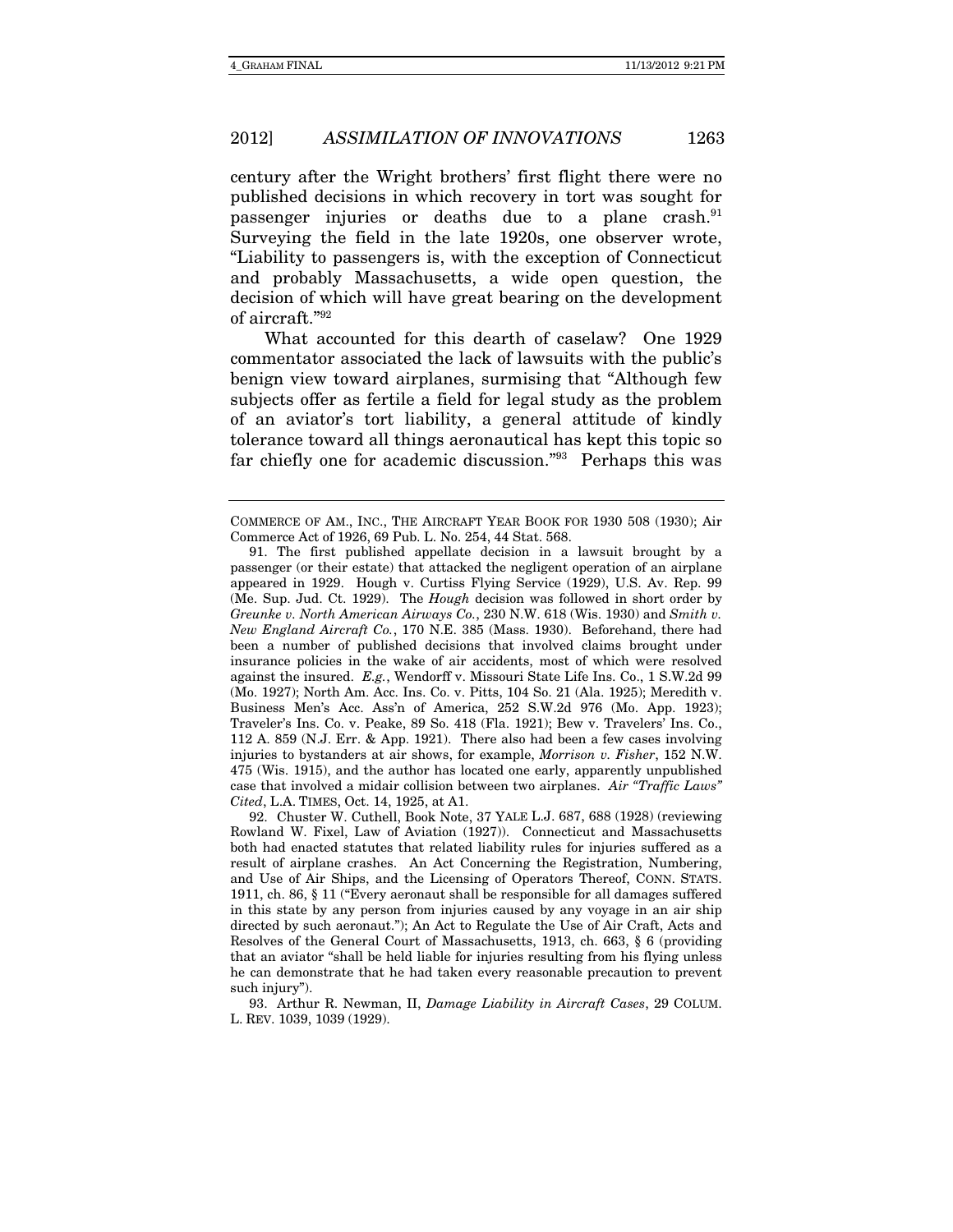true. It seems more likely, however, that prospective plaintiffs sensed that they were unlikely to recover in any lawsuit they might file.

In the early 1900s, potential cases that would allege injuries or death arising out of air travel suffered from two substantial impediments. First, many of the early air carriers likely could not pay any judgment that might be awarded against them. A large share of these operators hovered on the precipice of insolvency.<sup>94</sup> And, glamorous though they were, barnstormers made for terrible defendants. They too were generally cash-strapped, and had the unfortunate habit of dying in the very same crashes that might have led to lawsuits. Second, an early airplane passenger was understood to be courting danger.<sup>95</sup> One itinerant pilot described the sort of plane typically flown by his fellow "gypsy" aviator as "usually in poor condition, due to the fact that he has no shelter for it and as a rule cannot afford to repair it unless absolutely necessary. More often than not it was a condemned war training plane when he bought it."96 Prospective plaintiffs thus must have anticipated a robust assumption of the risk or contributory negligence defense in the event of any suit.

Even when state-of-the-art planes and more substantial airline concerns were involved, there remained a sense that passengers might be taking a substantial risk simply by leaving the ground. At a minimum, the boundaries of contributory negligence were ill-defined, and potentially expansive. One commentator wondered aloud in 1929, "Let us assume that a passenger engages an airplane and takes off in the midst of a severe storm and fog. It would be negligent for the pilot to take off under such conditions. Would it not be contributorily negligent for a passenger to engage in the flight? It would seem so, and he should be barred from recovering for any resultant damages."97 Similar concerns did

 <sup>94.</sup> Only 17 of the 88 operators listed in the 1921 annual report of the Aeronautical Chamber of Commerce could be found among the 129 operators listed in the analogous report of two years later. HENRY LADD SMITH, AIRWAYS: THE HISTORY OF COMMERCIAL AVIATION IN THE UNITED STATES 88 (1942).

<sup>95.</sup> See, e.g., ROGER E. BILSTEIN, FLIGHT PATTERNS: TRENDS OF AERONAUTICAL DEVELOPMENT IN THE UNITED STATES, 1918-1929 62 (1983) (describing early perceptions of barnstormers and their patrons).

<sup>96.</sup> The Gypsy Flier's Viewpoint, AVIATION, Jan. 22, 1923, at 103.

 <sup>97.</sup> Newman, supra note 93, at 1049. See also W. JEFFERSON DAVIS,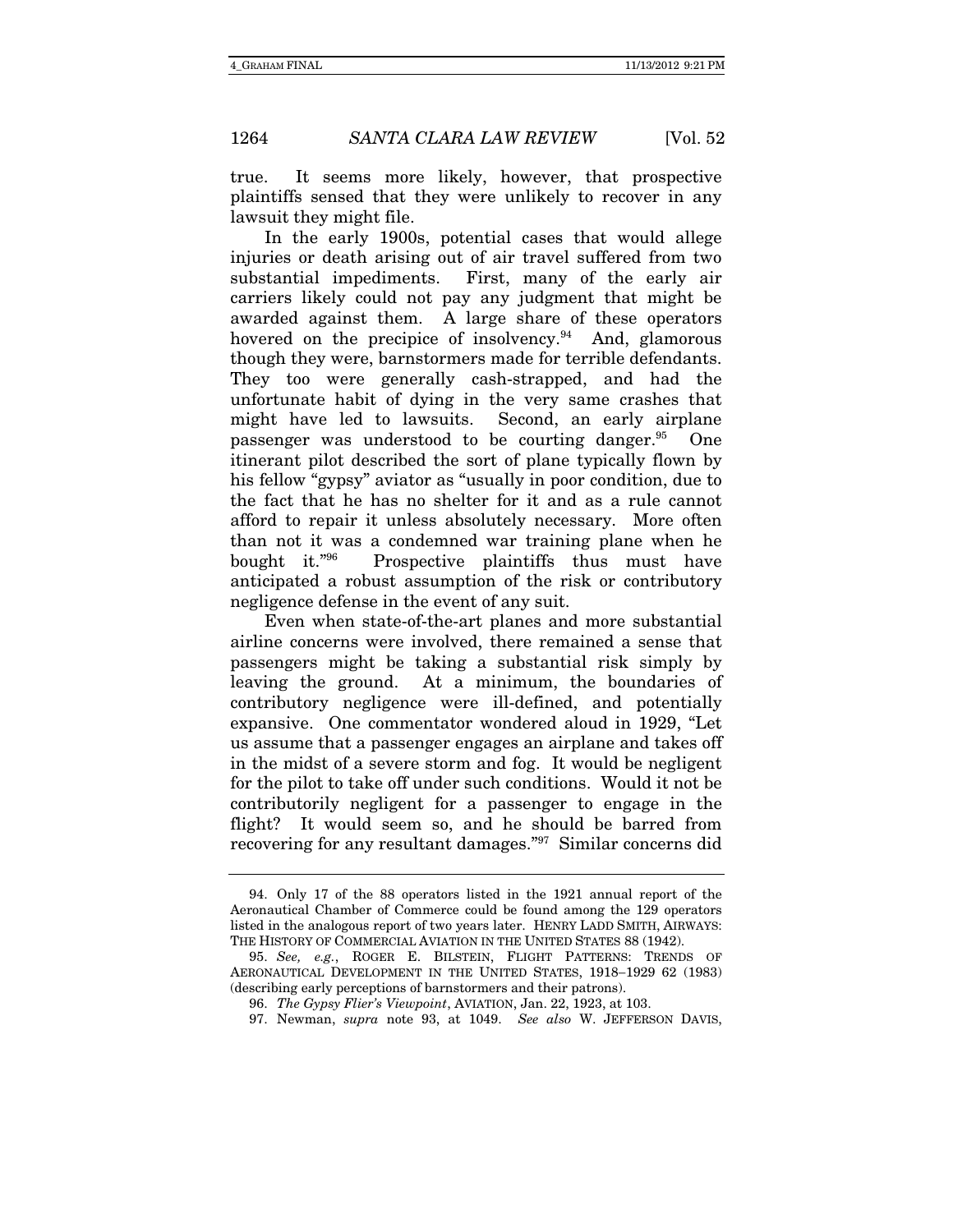not have to rise to the level of an absolute defense to deter lawsuits; due to the perceived riskiness of flight, many injured plaintiffs, or their next of kin, likely never considered themselves as having a valid claim in tort. Only when passenger flight became a relatively unremarkable and widespread occurrence did a sense develop that the experience did not, and should not, involve a healthy dose of assumed risk.

When air-passenger lawsuits finally commenced in the late 1920s and early 1930s, the plaintiffs in these cases did not invariably name the manufacturers of the downed airplanes as defendants. Why not? In addition to the difficulties associated with proving negligent manufacture (and the unavailability of a strict products-liability claim in that era98), here again there appeared a tendency to blame users, not the machine.<sup>99</sup> Take, for example, the investigation and court proceedings that stemmed from one of the first major passenger air disasters, a March 1929 crash of a Ford airplane in Newark, New Jersey, in which more than a dozen people died.100 The official investigation found that one engine on the doomed airplane failed shortly after takeoff, and that another may have failed later. To a modern trial lawyer, these facts would suggest a potentially defective engine, and perhaps a claim of negligent manufacture especially because the uncontroverted testimony was that the engine had been properly serviced by the airline.<sup>101</sup> Back then, blame for the accident was placed squarely on the pilot's

AERONAUTICAL LAW 295 (1930) ("It would appear that one taking flight in an airplane assumes certain apparent risks in this mode of travel which are of greater hazard than travel on land or water.").

 <sup>98.</sup> Acceptance of strict products liability was more than three decades in the future. See, e.g., Greenman v. Yuba Power Prods., Inc., 377 P.2d 897 (Cal. 1963).

<sup>99.</sup> 13 Killed in Sightseeing Plane Crash; Huge Ship Cut in Two on a Railway Car as It Falls in the Jersey Meadows, N.Y. TIMES, Mar. 18, 1929, at 1 (relating a 1928 Navy report that attributed most airplane crashes to date to "the human factor").

 $100 \text{ Id}$ 

 <sup>101.</sup> One of the plaintiffs' claims was that the airline had permitted "the motors and other parts of the plane to become defective, unsecured, and insufficient." Boele v. Colonial W. Airways, 164 A. 436, 437 (N.J. Ct. Err. & App. 1933). However, the appellate court determined that "The defendant, no doubt, proved that the plane had been properly serviced and inspected from the time of its purchase new." Id.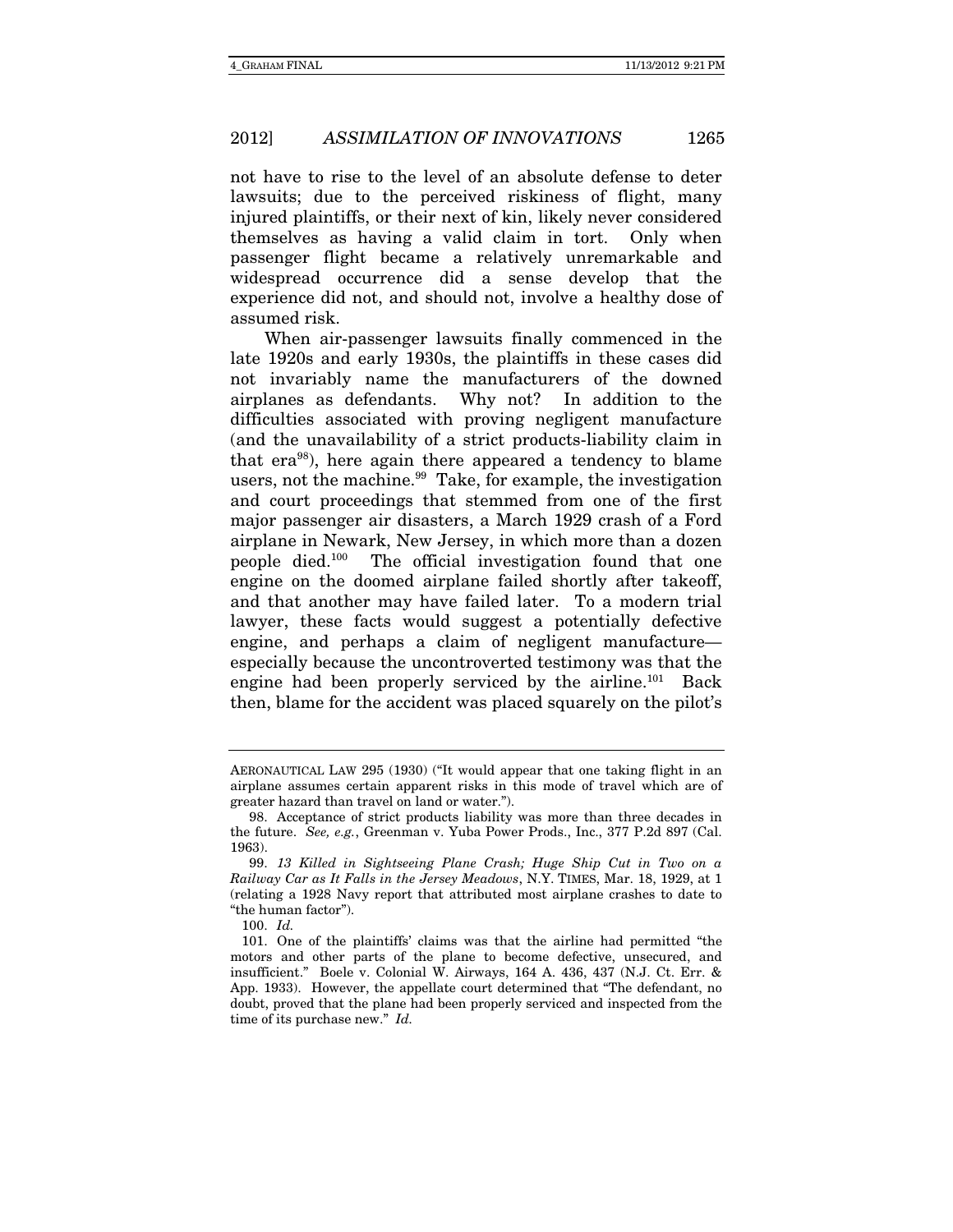shoulders. In the minds of investigators, "the man more than the machine was the cause of the casualties."102 This conclusion flavored the lawsuit that followed, in which only the airline and its servants—not Ford—were named as defendants.103

#### V. THE TWO FACES OF UNCERTAINTY

This Article's fifth point is a bit more general than those that precede it, and in some respects builds upon and follows from these assertions. Simply put, this final principle holds that as to any particular innovation, it is exceedingly difficult to ascertain in advance whether, and for how long, those recurring themes within tort law's application to innovation that tend to produce a "grace" period for an invention will predominate over those tendencies that may have the opposite effect.

One side of this ledger already has been discussed. This Article has related how the first batch of tort suits that implicate an invention may allege what ultimately prove to be idiosyncratic claims, as to which judges prescribe what in hindsight prove to be a permissive set of rules; how early lawsuits may be stymied by difficulties in pinpointing the unreasonably hazardous accoutrements of an innovation; and how a tendency exists to ascribe responsibility for harms associated with a new technology to its early users, instead of the innovation itself. Put together, these principles form a rough argument that tort law sometimes (though not always) blesses innovations with a "honeymoon" period, in which the necessary information, doctrine, and expectations do not exist to assimilate grievances that involve these inventions into everyday torts practice.

But there exists another side to the story. According to conventional wisdom, tort law routinely penalizes innovation, while rewarding manufacturers who adhere to the status quo. The leading article in this vein is Peter Huber's Safety and the Second Best: The Hazards of Public Risk Management in the Courts. <sup>104</sup> In this article, Huber posits that, as a general

<sup>102.</sup> Aeronautics: Flights & Fliers, TIME, Apr. 8, 1929, at 18.

 <sup>103.</sup> Boele, 164 A. at 436; Ziser v. Colonial W. Airways, 162 A. 591, 591 (N.J. Sup. 1932).

 <sup>104.</sup> Peter Huber, Safety and the Second Best: The Hazards of Public Risk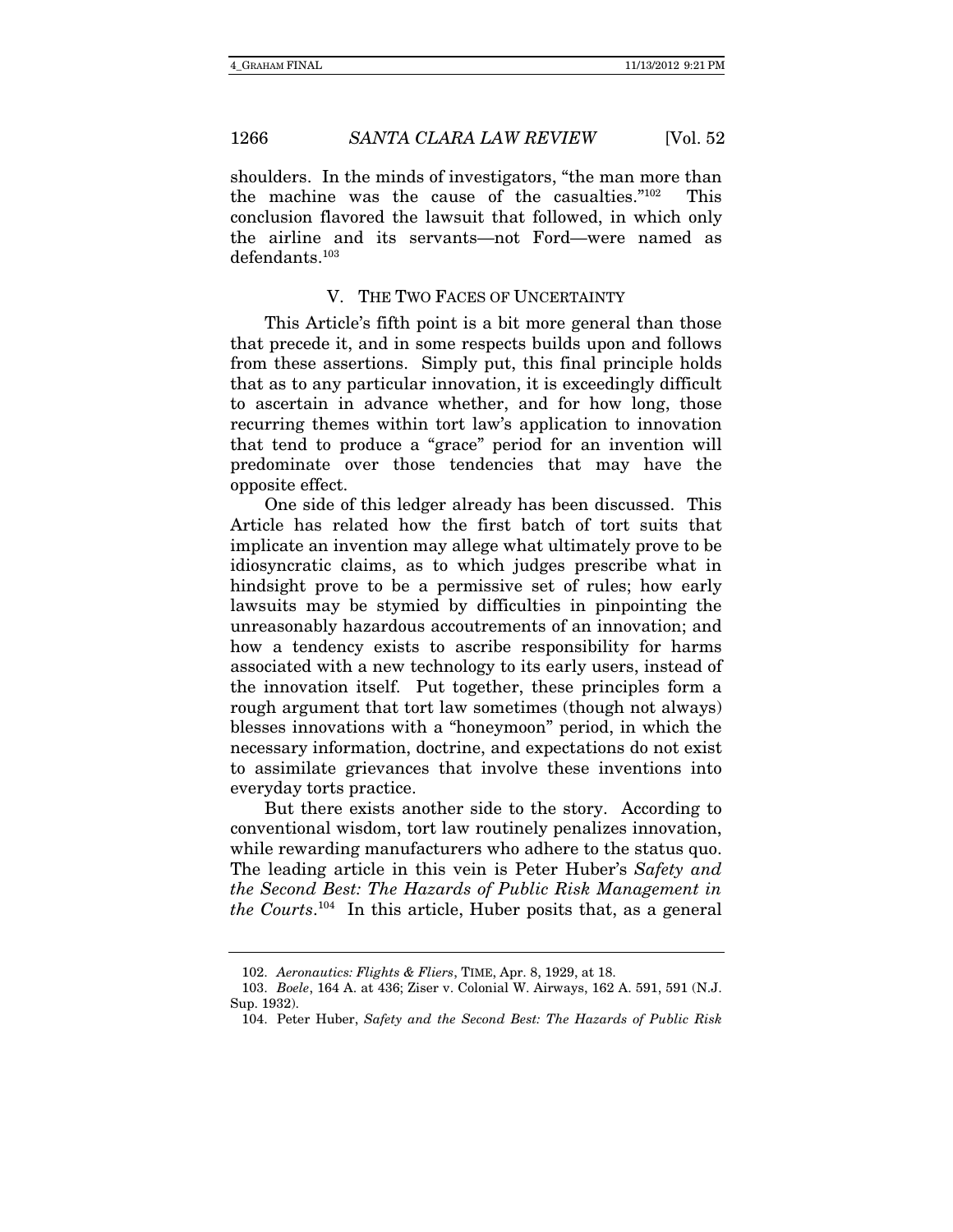matter, "courts . . . greatly prefer natural, old, or established hazards to those deriving from new technologies."105 According to Huber, more tort suits are directed against innovations than is warranted by the risks these technologies generate, as compared to the hazards posed by moreentrenched substitutes.106 Huber credits this disparity to both a sort of cognitive dissonance among courts and the general public, and to a surfeit of information regarding the risks posed by new technologies. As to the former, Huber surmises that

judges and juries, like most people unfamiliar with the quantitative aspects of risk, routinely assume that new and less familiar hazards are graver than they really are, and that older, more common ones are less severe. The risk-creator's conduct inevitably looks very much more reasonable when it produces familiar and entrenched hazards than when it creates novel ones.<sup>107</sup>

As to the latter, Huber observes that "the amount of information regarding relatively new risks is usually much greater than the amount of information regarding old ones,"108 due to the information-generating character of the regulatory vetting that sometimes precedes an innovation's introduction into the market.<sup>109</sup>

Management in the Courts, 85 COLUM. L. REV. 277 (1985).

<sup>105.</sup> Id. at 307.

<sup>106.</sup> Id. at 317.

<sup>107.</sup> Id. at 319.

<sup>108.</sup> Id. at 318.

 <sup>109.</sup> Huber and others would reiterate and amplify these critiques over the next decade. See, e.g., Janet R. Hunziker & Trevor O. Jones, eds., PRODUCT LIABILITY AND INNOVATION (1994); THE LIABILITY MAZE: THE IMPACT OF LIABILITY LAW ON SAFETY AND INNOVATION (Peter W. Huber & Robert E. Litan eds., 1991); PETER W. HUBER, LIABILITY: THE LEGAL REVOLUTION AND ITS CONSEQUENCES 153-74 (1988). More recently, in their article Torts and Innovation, 107 MICH. L. REV. 285 (2008), Professors Alex Stein and Gideon Parchamovsky perceive a systemic bias against innovation within tort doctrine. According to Stein and Parchamovsky, this bias results from the role of custom in ascertaining negligence. More specifically, when considering whether a party acted negligently, courts and juries may consider (among other matters) whether they adhered to or departed from customary practices. Id. at 291. Here, adherence to custom may bespeak reasonable behavior, while a departure from custom may signify unreasonable conduct. Id. Since a departure from custom may amount to negligence, Stein and Parchamovsky reason, those who adopt innovations tend to be held liable for negligence more often than those who do not. Id. at 294. As a result, the "reliance on customs and conventional technologies as the benchmark for assigning tort liability chills innovation and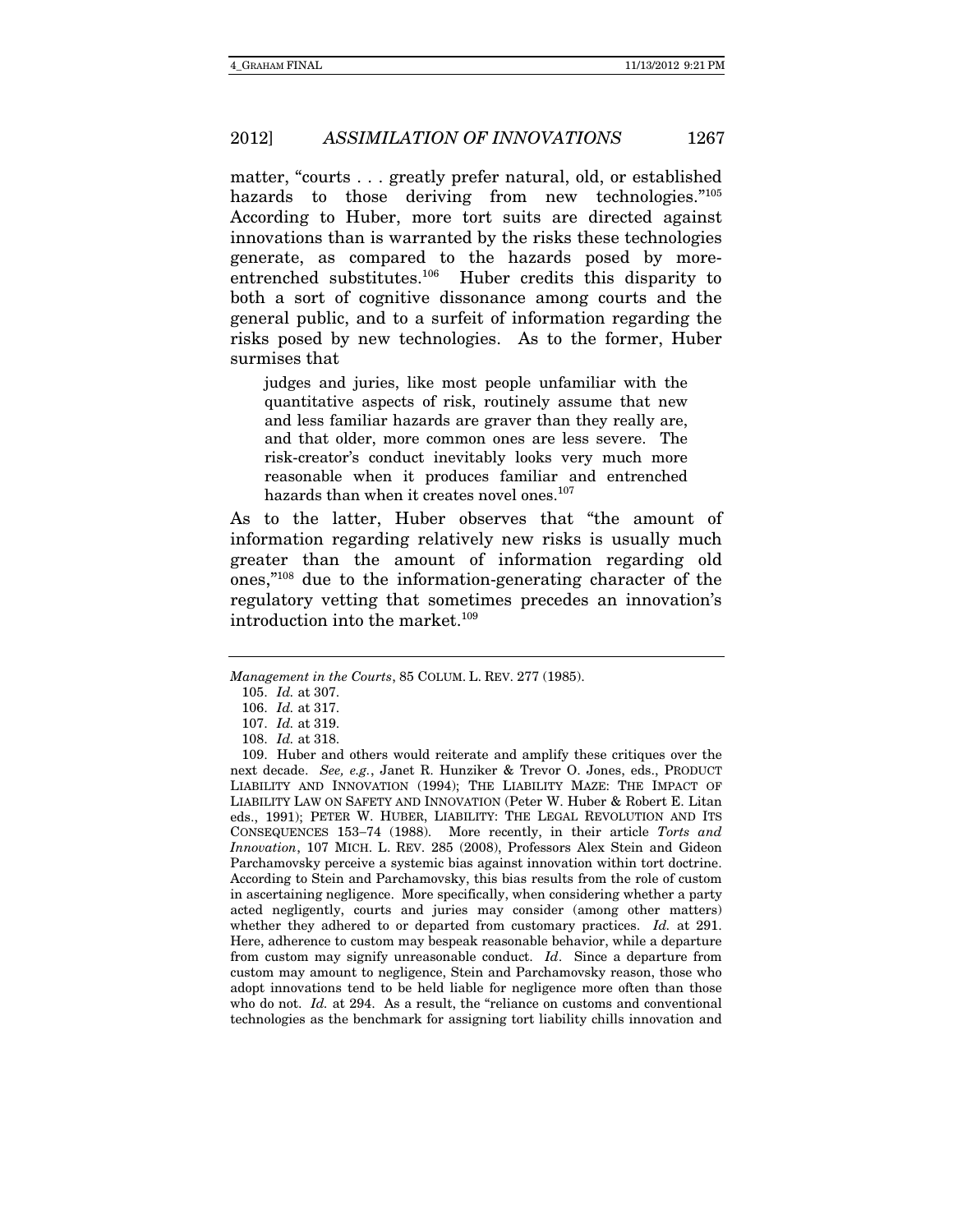This Article essay leaves a full critique of Huber's thesis for another day. At a minimum, however, if one examines the historical record, one quickly discovers that Huber's argument applies to some innovations far better than it does to others. Information regarding the hazards associated with new technologies is often quite limited, relative to the data that surrounds their more well-entrenched substitutes. For example, in 1900, almost every American experienced the dangers (and other disagreeable qualities) of horses on a daily basis.110 Meanwhile, the public at that time appreciated that automobiles might be dangerous, but many observers associated these perils with irresponsible use, instead of perceiving them as being inherent in the technology itself. And as discussed elsewhere in this Article, other technologies also have benefitted, early on in their diffusion, from the perception that they were less risky than they ultimately proved to be, or that those who adopted these innovations were taking their chances in doing so. As to any specific invention, it may be impossible to anticipate whether these forces will subsidize the method or device in its incipiency, or whether the dynamics that Huber describes will prevail.

A related limitation of Huber's thesis is that, insofar as it suggests that uncertainty regarding potential liability tends to stymie innovation, it overlooks the fact that uncertainty can cut two ways. Uncertainty as to the prospect, viability, and magnitude of tort claims regarding an invention may chill its development or diffusion. But uncertainty as to matters such as the existence of a cause of action and the

distorts its path." Id. at 286. Stein and Parchamovsky's view has been critiqued as overstating the importance of custom in shaping litigation outcomes. George L. Priest, The Effects of Modern Tort Law on Innovation and Economic Growth, in THE KAUFMANN TASK FORCE ON LAW, INNOVATION AND GROWTH, RULES FOR GROWTH: PROMOTING INNOVATION AND GROWTH THROUGH LEGAL REFORM 273, 283 (2011).

<sup>110.</sup> See Morris, supra note 32, at 5 (relating that circa 1880, horses deposited approximately 4,000,000 pounds of manure and 40,000 gallons of urine in city streets and city stables every day, across New York and Brooklyn). Id. at 6 (reciting the number of deaths attributed to horses in New York City in 1900). Meanwhile, other alternative forms of transportation of that era also were understood as responsible for a large number of accidents, and deaths. City Averages a Homicide a Week, S.F. CHRON., Aug. 8, 1908, at 14 (relating the annual report of the San Francisco coroner, which ascribed 109 deaths to steam, electric, and cable cars during the fiscal year ending June 30, 1908, as compared to 14 deaths due to automobile accidents during this span).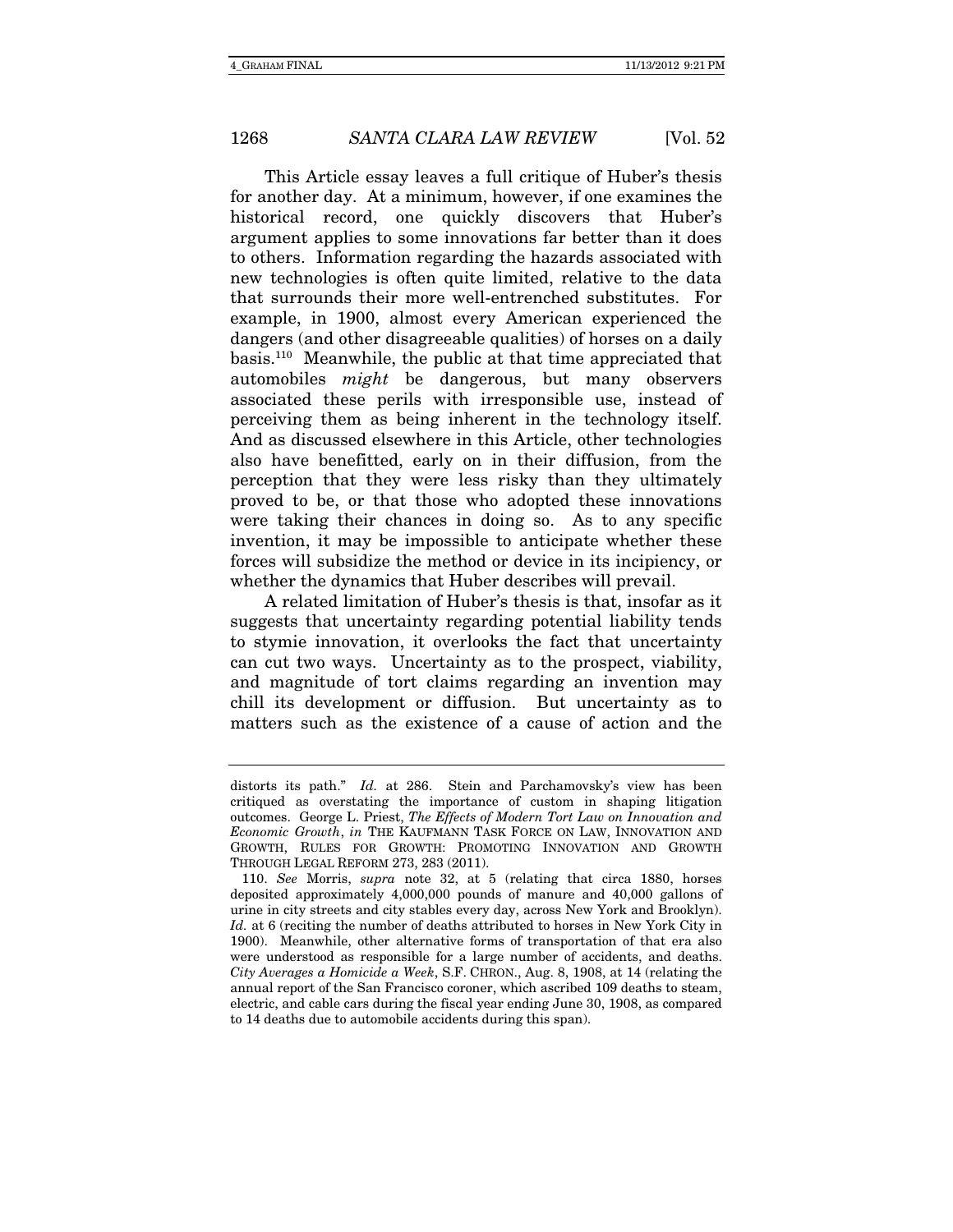likelihood of recovery also may stifle the filing of claims that attack the innovation as unreasonably dangerous. $111$  The dialogue that has surrounded tort law and innovation to date has dwelled upon courtroom dynamics that supposedly penalize new technologies, and the concerns that product manufacturers have about these forces. Perhaps comparable attention should be paid to the pre-filing thought processes of prospective plaintiffs and their attorneys. By making this effort, we eventually may gain a more nuanced understanding of how tort law interacts with innovation, and appreciate which sorts of technologies produce "too many" lawsuits, and which, "too few." As matters stand, all that can be said with confidence is that, depending upon the direction that (and how deeply) uncertainty cuts, particular innovations may have an initial competitive advantage, or disadvantage, relative to better-established substitute technologies.

#### VI. IMPLICATIONS FOR AUTONOMOUS VEHICLES

I began this piece by stating that, when it comes to predicting the interplay between tort law and new technologies, nobody knows anything. My thesis would suffer from a certain inconsistency were I to offer any definite predictions here regarding the reception that autonomous vehicles are likely to receive. Nevertheless, I can offer some caveated suppositions, all of which will assume that autonomous vehicles will eventually, if gradually, find a mass market.

At the outset, I believe that the types of tort claims associated with autonomous vehicles will evolve over time. Early claims likely will resemble contemporary lawsuits that allege negligent vehicle use. $112$  These cases will probably also

 <sup>111.</sup> Peter Schuck, Mass Torts: An Institutional Evolutionist Perspective, 80 CORN. L. REV. 941, 949 (1995) (observing that uncertainties associated with recovery have the effect of "increas[ing] the cost of filing and litigating claims [and] discourag[ing] meritorious claimants"); Galanter, *supra* note 16, at 389 (discussing how the rules that surround a particular type of tort claim, and lawyer expertise in evaluating potential lawsuits that would allege that claim, mature over time).

 <sup>112.</sup> As Professor Marchant notes, some such claims might resemble the fact pattern in Brouse v. U.S., 83 F. Supp. 373, 374 (D. Ohio 1949), in which a pilot was faulted for not maintaining a proper lookout while engaging the autopilot function. Marchant & Lindor, supra note 1, at 1325.